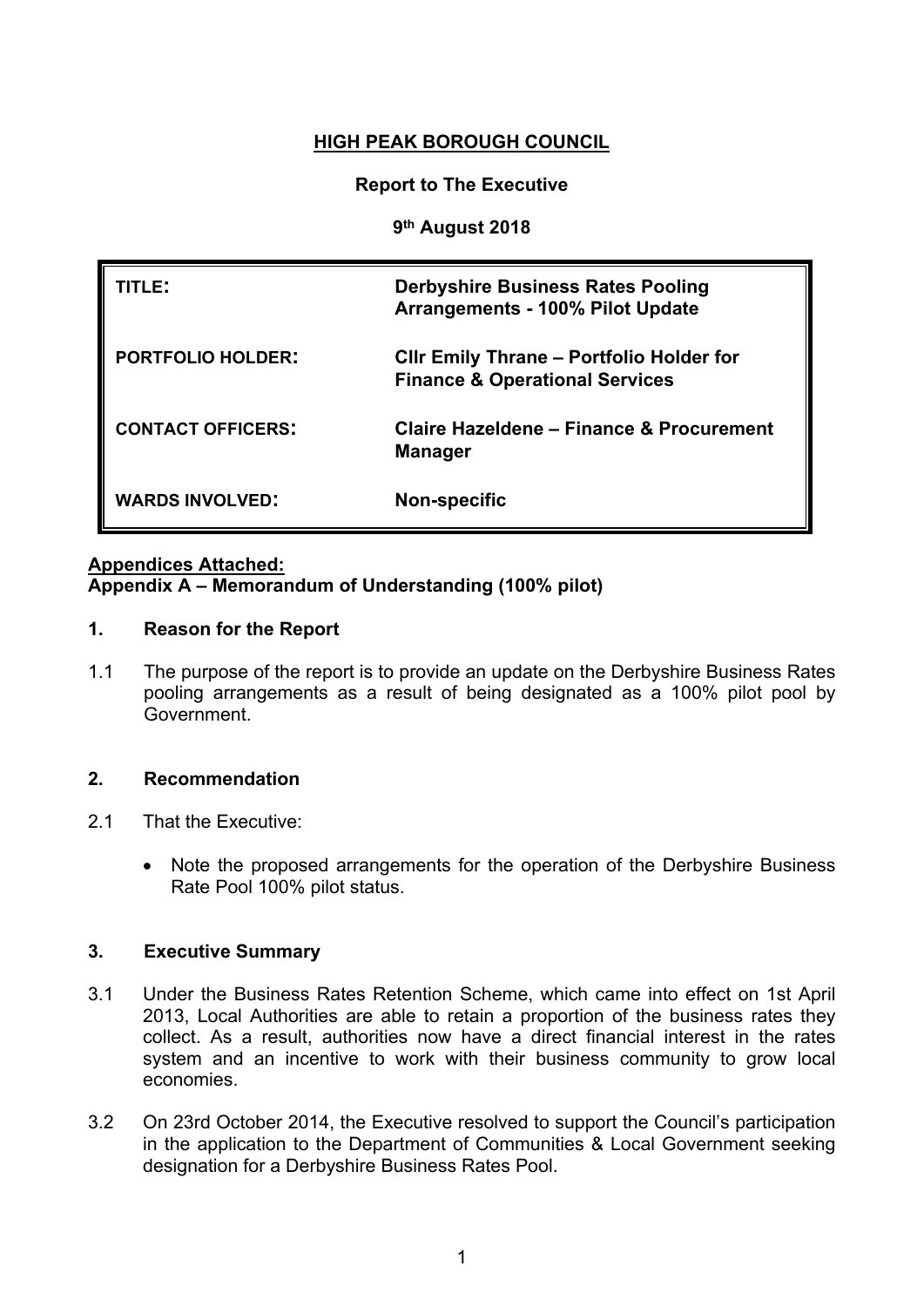- 3.3 The draft agreement was then negotiated by the Chief Finance Officers of each Council and scrutinised in a report to Corporate Select on 12th January 2014, prior to formal commencement of operation from 1st April 2015.
- 3.4 High Peak B.C has benefited from additional retained Business Rates as a result of participation in the pool by an average of £300,000 per year since 2015/16.
- 3.5 In October 2015, the Government announced a forthcoming package of reforms to the Business Rates Retention System including a move to Local Government retaining 100% of Business Rates with an end to the Revenue Support Grant (RSG).
- 3.6 It was announced in December 2017 that Derbyshire was successful in its application for all Authorities in the area to be a pilot for the 100% Business Rates Retention Scheme. Therefore, the Authority's Revenue Support Grant allocation for 2018/19 (£580,000) reduced to zero, with an equivalent amount being rolled into the Business Rates Baseline Funding level.
- 3.7 Appendix A to this report details the Memorandum of Understanding for the 100% pilot as drafted and agreed by all Derbyshire pool participants.
- 3.8 Derby City Council are the lead authority for the pool and will be responsible for administering the scheme. One of the important principles of the pilot scheme is that members should be no worse off than if they were outside the pilot (when compared to the previous pool arrangements).
- 3.9 The initial projections suggest a potential benefit of up to £500,000 to High Peak B.C as a result of being part of the 100% pilot in 2018/19. It must be stressed that the projections are based on the initial model – there will be some more certainty around the forecasts once the quarter 1 figures are circulated by Derby CC (which will take into account the performance of other participants too). Plus a number of variables have an impact on overall Business Rates retention levels, so caution around the forecasts is taken at this stage. Consequently only £150,000 has been assumed as additional retention within the quarter 1 financial report also presented to this Committee.
- 3.10 A proportion of the additional business rates retention income generated by the Derbyshire Authorities will be allocated to the 'Derby and Derbyshire Joint Committee for Economic Prosperity' via its Accountable Body, Derbyshire County Council, to support new business and business growth across the County. This is expected to total some £8 million. A proportion - 25% - will be held back by the Lead Authority, Derby City Council to help militate against any risk of business rates volatility. The remaining 75% of the fund will then be allocated to support the following:-
	- Capital projects
	- Feasibility studies
	- Individual grants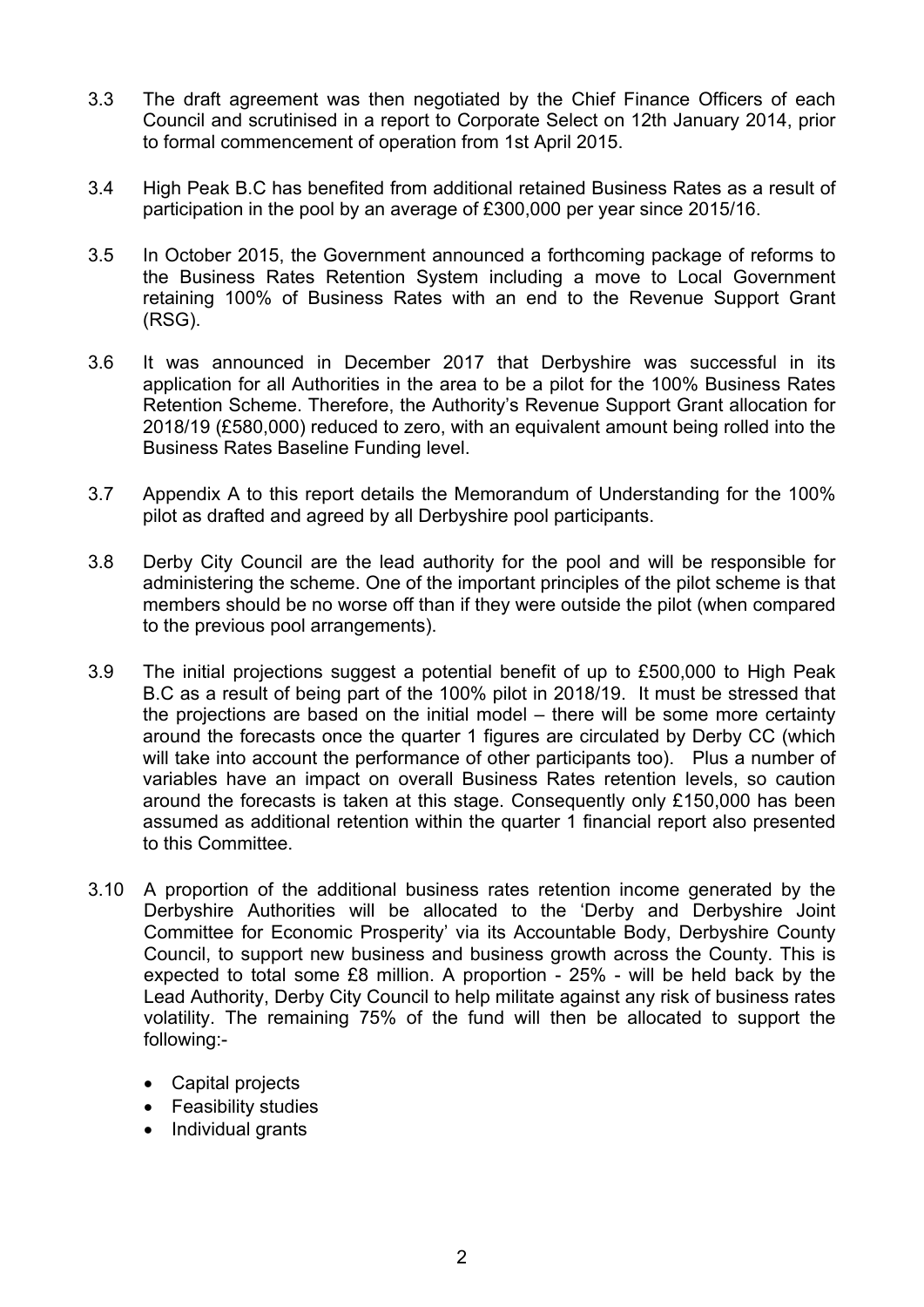### **4. How this report links to Corporate Priorities**

4.1 Being a member of a Business Rates pool supports the aim of the Council to promote business growth and economic regeneration in the Borough and wider economic area; and increases the opportunity to harness increased income retention to support the activities of the Council.

### **5. Options and Analysis**

5.1 A number of options were considered for operation of the pool. The agreement reflects the option that was considered to be the most mutually beneficial agreement under which the pool can operate.

### **6. Implications**

- 6.1 Community Safety (Crime and Disorder Act 1998) None
- 6.2 Workforce None
- 6.3 Equality and Diversity/Equality Impact Assessment The report has been prepared in accordance with the Council's Diversity and Equality Policy
- 6.4 Financial Considerations Financial considerations are considered within the report.
- 6.5 Legal None.
- 6.6 Sustainability None
- 6.7 Internal and External Consultation Not applicable
- 6.8 Risk Assessment The risks and of a Business Rates pool were detailed throughout the original Report (October 2014). The risk around the financial forecasts are also raised within this report.

The Derbyshire Finance Officers Association (DFOA) will monitor the operation of the pool to ensure that any financial threats are identified immediately and appropriate mitigation action is taken.

### **ANDREW P STOKES Executive Director (Transformation) & Chief Finance Officer**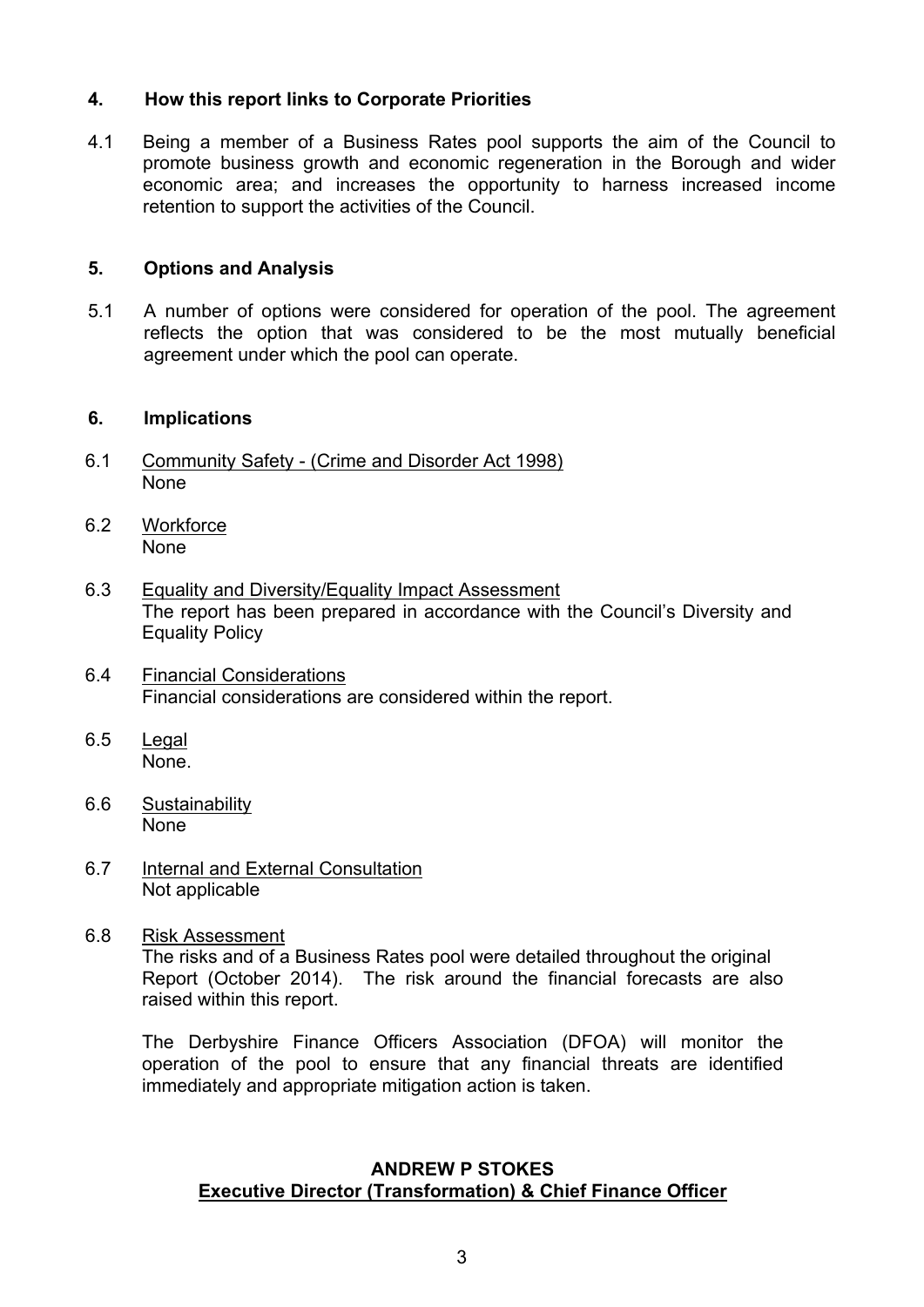### **Background Papers Contact Papers Location Contact details**

Government papers issued **Buxton Town Hall** Claire Hazeldene

Finance & Procurement Manager 01538 395400 Ext. 4191

Emily Bennetts Finance Business Partner 01538 395400 ext 4186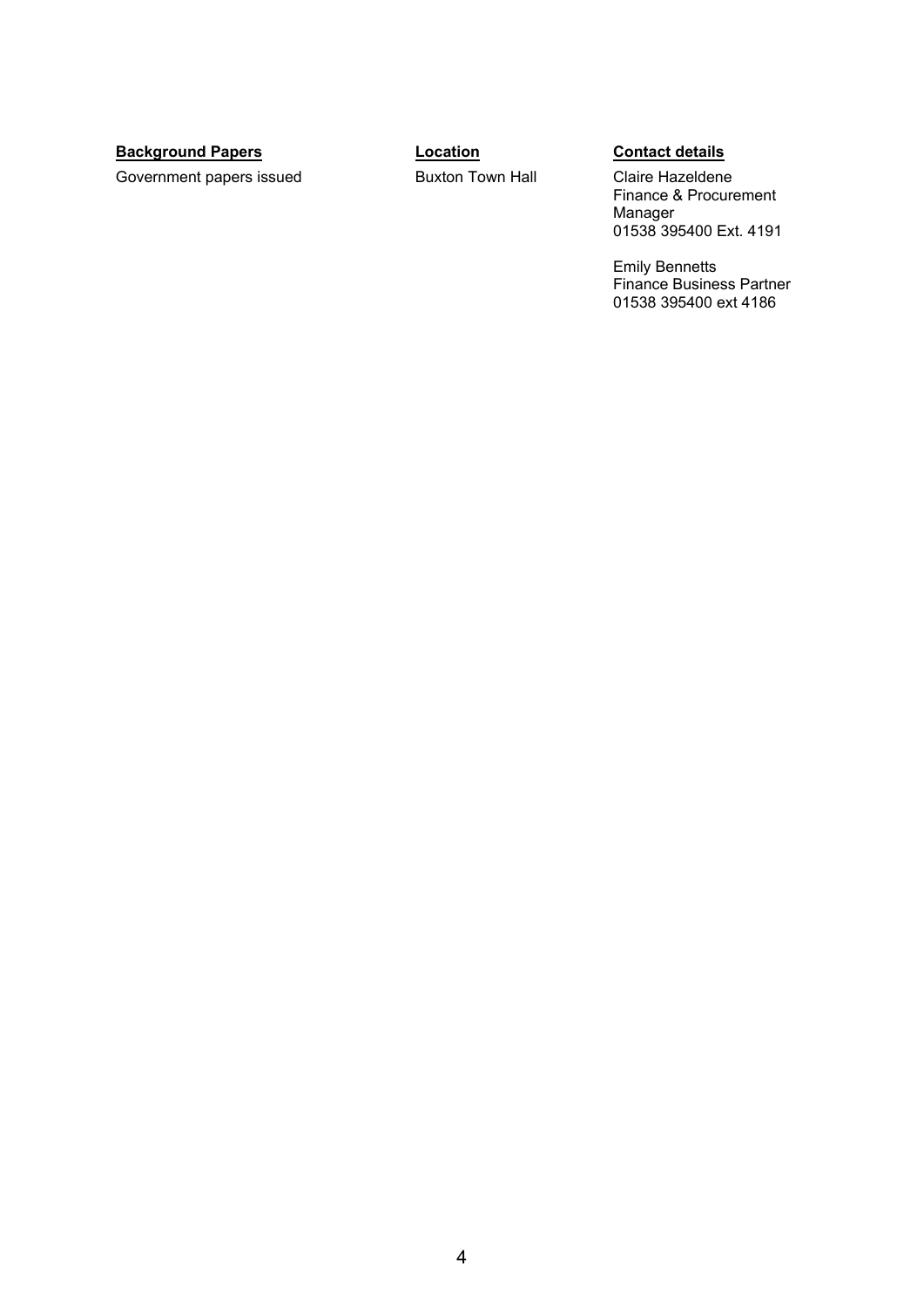### **7. Background & Introduction**

- 7.1 Under the Business Rates Retention Scheme, which came into effect on 1st April 2013, Local Authorities are able to retain a proportion of the business rates they collect. As a result, authorities now have a direct financial interest in the rates system and an incentive to work with their business community to grow local economies.
- 7.2 The Business Rates Retention Scheme addresses the differing resource needs of authorities, depending on their functions and demography, via a system of top-ups and tariffs, levies and safety net payments. High Peak Borough Council is a 'tariff authority' as the Business Rates baseline is greater than its funding baseline (the Council collects more than the funding baseline as established by central government – the amount of funding it considers HPBC requires using various formulae).
- 7.3 Under the system, the Council retains 40% of business rates collected this amount is then compared to the funding baseline, with any amount in excess of the baseline subject to a 'levy'. The levy rate is calculated via a formula using the business rates baseline and funding baseline, but is capped at 50p per £1.
- 7.4 On 23rd October 2014, the Executive resolved to support the Council's participation in the application to the Department of Communities & Local Government seeking designation for a Derbyshire Business Rates Pool.
- 7.5 The draft agreement was then negotiated by the Chief Officers of each Council and scrutinised in a report to Corporate Select on 12th January 2015, prior to formal commencement of operation from 1st April 2015.
- 7.6 As part of the Derbyshire Business Rates pool, the levy rate is calculated on the aggregate business rates and funding baselines of all the authorities involved in the pool. With the inclusion of Derbyshire County Council, this results in a levy rate of zero.
- 7.7 High Peak continues to retain the growth in its business rates income that it would have retained as an individual authority outside of the pool. However, it is no longer required to pay any levy over to Central Government. Instead this amount is shared with the pool and the combined pool contributions of all the authorities are then redistributed amongst the members as a pool dividend according to the agreed method of distribution.
- 7.8 Since commencement of the pool in April 2015, High Peak B.C. has benefited financially on an annual basis as detailed in the table below:

|                                                                           | 2015/16  | 2016/17  | 2017/18  |
|---------------------------------------------------------------------------|----------|----------|----------|
| <b>Business Rate Retention</b><br>(as a result of being a Pool<br>member) | £253,000 | £310,000 | £353,000 |

7.9 Consequently, an additional £200,000 in Business Rate retention income was built into the 2018/19 Budget.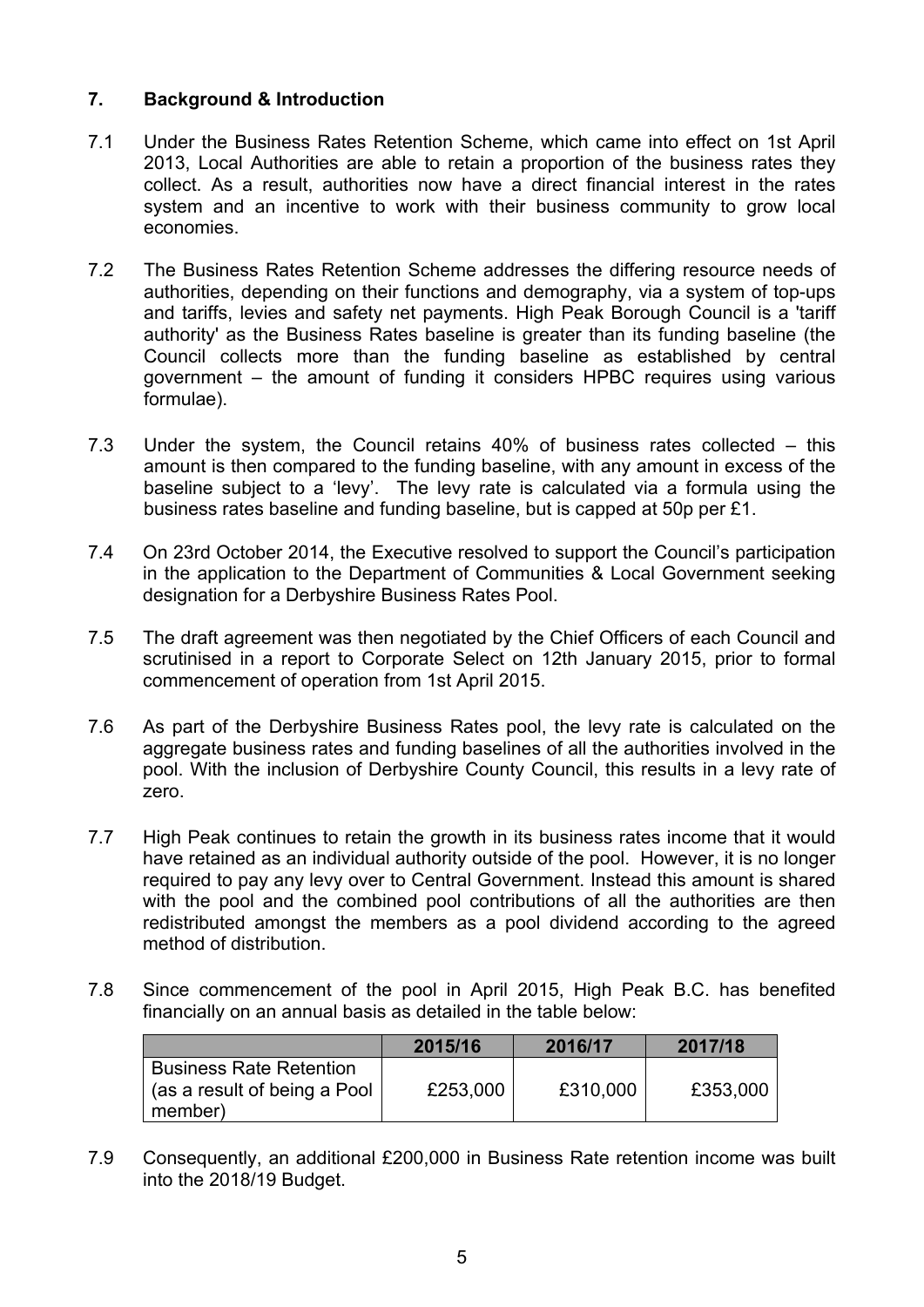### **8. Current Pool Arrangements**

- 8.1 The make up of the current pool was agreed following consideration of a number of options. All eleven authorities within the county of Derbyshire joined the pool.
- 8.2 The purpose of the pool was to drive forward economic growth and for pool authorities to benefit from this economic development across a wider area but also to spread the risk of any volatility in business rates income.
- 8.3 The 'pool dividend' being the amount remaining after tariff/levy payments to Government and payments to each Authority of the amount they would have received if there had been no pool – is distributed on the following basis:-
	- 30% to the County Council
	- one-thirtieth to the Derbyshire Fire & Rescue Authority
	- one-third to shire districts in proportion to their growth above the DCLG target.
	- one-third to shire districts in proportion to their funding targets
	- From each authority's share under this allocation process £15,000 shall be allocated to Derby City Council.
	- The pool will not retain a reserve. Instead, participants will maintain their own provision against future pool shortfalls.
- 8.4 Under the Business Rates Retention Scheme, central government provides a safety net facility which caps any losses that an authority can incur in any one year where they fail to achieve their target baseline. As part of the pool the authorities are no longer eligible for a safety net payment. Instead, the pool would support any loss making authority.
- 8.5 If there is a shortfall on the pool i.e. there is insufficient funding to allow each Authority to receive what it would have received outside the pool - it shall be met as follows:
	- 10% from Derby City Council to a maximum contribution of £100,000 And the remaining sum:
	- 30% from the county council
	- one-thirtieth from the fire authority
	- one-third from any shire district that failed to achieve its rates collection target. This shall be in proportion to the cash amounts that it/they is/are below the target
	- one-third from all shire districts in proportion to their funding targets

If this is insufficient then a further deduction will be made in proportion to each shire district's funding in excess of its safety net amount outside the pool. No shire district shall receive less than its safety net level outside the pool from these three preceding steps.

If this is still insufficient then a further deduction shall be made pro rata to every authority's funding target except Derby City Council. This is the only step at which an authority may receive less than its safety net level outside the pool.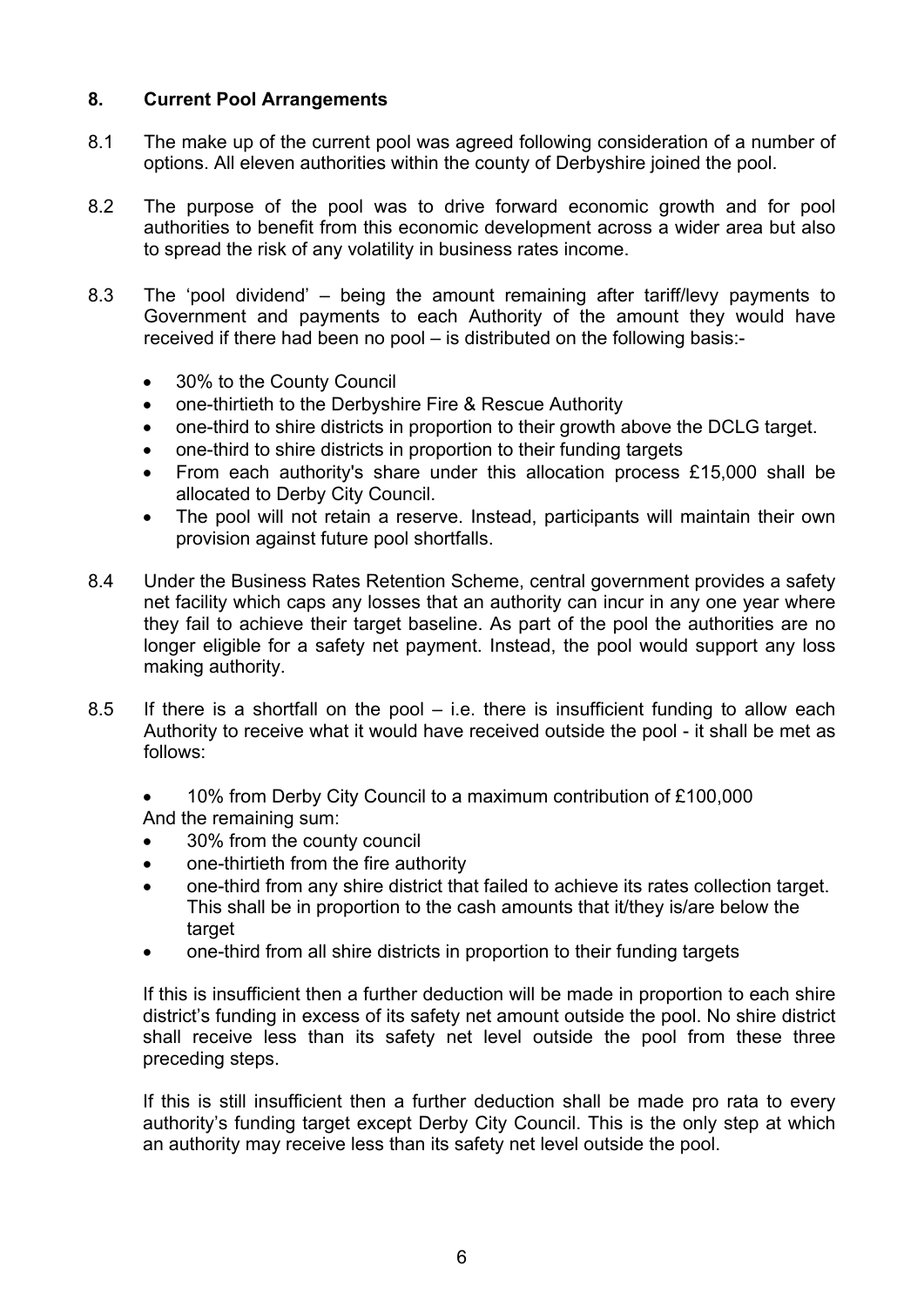If a shortfall seems likely to continue, consideration will be given to the future of the pool, including dissolution.

8.6 The pool arrangement will remain in place until any single authority or authorities say they wish to leave. Pool membership is reviewed on an annual basis to determine whether a significant change in business rates is expected and consequently whether the pool is still financially viable.

### **9. 100% Business Rates Pilot**

### *Memorandum of Understanding*

- 9.1 In October 2015, the Government announced a forthcoming package of reforms to the Business Rates Retention System including a move to Local Government retaining 100% of business rates with an end to the Revenue Support Grant (RSG).
- 9.2 As reported in the Medium Term Financial Plan (approved by Council in February 2018) it was announced in December 2017 that Derbyshire was successful in its application for all Authorities in the area to be a pilot for the 100% Business Rates Retention Scheme. Therefore, the Council's RSG allocation for 2018/19 (£580,000) reduced to zero, with an equivalent amount being rolled into the business rates Baseline funding level. The Council's share of retention increases from 40% to 50% and the levy rate is zero.
- 9.3 At this stage, the pilot is only applicable to 2018/19 and the Council will return to 50% pool from 2019/20 - pending further updates from Government.
- 9.4 **Annex A** details the Memorandum of Understanding (MOU) for the 100% pilot as drafted and agreed by all Derbyshire pool participants.
- 9.5 Derby City Council are the Lead Pilot Authority and will be responsible for administering the scheme (and will be reimbursed accordingly).
- 9.6 One of the important principles of the pilot scheme is that members should be no worse off than if they were outside the pilot (so compared to the previous 50% pool)
- 9.7 Section 151 Officers shall be responsible for overseeing the operation of the Pilot and making recommendations to their respective authorities about the way forward.

#### *Financial Implications*

- 9.8 The financial implications of the 100% pool will be closely monitored the monitoring process will be led by Derby City Council, we are currently awaiting the projected forecasts based on the quarter 1 submissions from participants. This will be fed into the quarter 2 financial reports presented to the Committee.
- 9.9 Therefore, for this report, the initial growth financial forecasts undertaken by consultancy firm Pixel have been used to illustrate the potential financial implications to High Peak B.C.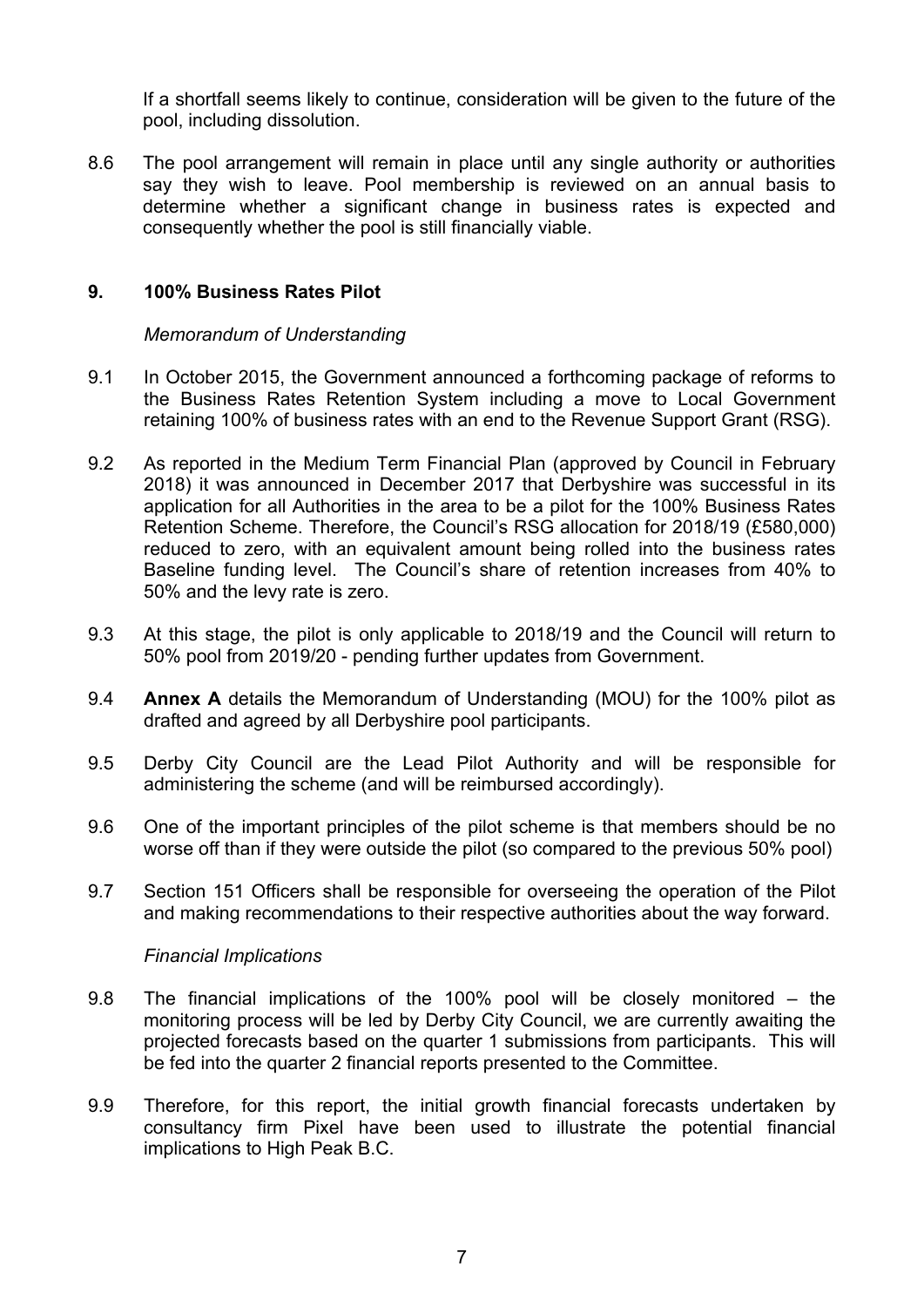- 9.10 As detailed in the MOU, there is to be no detriment to participants as a result of the pilot, compared to what would have been received as part of the 50% pool – known as the 'minimum funding level'. The minimum funding level is deducted from the actual business rates growth per authority, the remaining amount is then multiplied by 70%. The remaining 30% is then held centrally in an Economic Prosperity Fund (see section 10).
- 9.11 At the initial forecasting model stage, this 70% was forecast to represent approximately £255,000 in retained Business Rates for High Peak B.C.
- 9.12 It should be noted that whilst Government has provided a 'no detriment' guarantee for the pilot, this is as a whole, not individually (see paragraph 11.2B of the MOU). So if any member suffers a detriment, but the pool is still in gain, the other pool members must pay for the detriment. In the example included in the MOU (Appendix 2b), if one Authority suffered a £500,000 loss, it illustrates a cost to HPBC of approximately £4,750.
- 9.13 The projected £255,000 represents the retained growth in Business Rates element, in addition, the Business Rates retention percentage has increased from 40% to 50%. Latest projections suggest the Council could be approximately £240,000 better off compared to when the budget was set in February – largely due to S31 grants and the fact they were factored in to the MTFP at the 40% rate rather than the 50% for prudency.
- 9.14 Therefore overall, the initial potential projections illustrate a benefit of approximately £500,000 to High Peak B.C as a result of being part of the 100% pilot in 2018/19. It must be stressed that the projections are based on the initial model – there will be some more certainty around the forecasts once the quarter 1 figures are circulated (which will take into account the performance of other participants too). Plus a number of variables have an impact on overall Business Rates retention levels, so caution around the forecasts is taken at this stage. Consequently only £150,000 has been assumed as additional retention within the quarter 1 financial report also presented to this Committee.

### **10. Economic Prosperity Fund**

- 10.1 As per the forecasts modelled by consultancy firm Pixel, the overall estimated additional income to the pool as part of the 100% Pilot in 2018/19 (as opposed to the continuation of the previous Business Rates Pool in operation in 2017-18) is circa £28 million. Of this amount, it has been proposed that 30% of this is to be allocated to the 'Derby and Derbyshire Joint Committee for Economic Prosperity' via its Accountable Body, Derbyshire County Council, to support new business and business growth across the County.
- 10.2 The aim of which is to increase business rates income to Derbyshire and consequently enhance retained income for pool participants.
- 10.3 It is estimated that approximately £8million will be held in this fund with £2m ringfenced to mitigate against volatility within the pool, leaving £6m to support business growth in the County.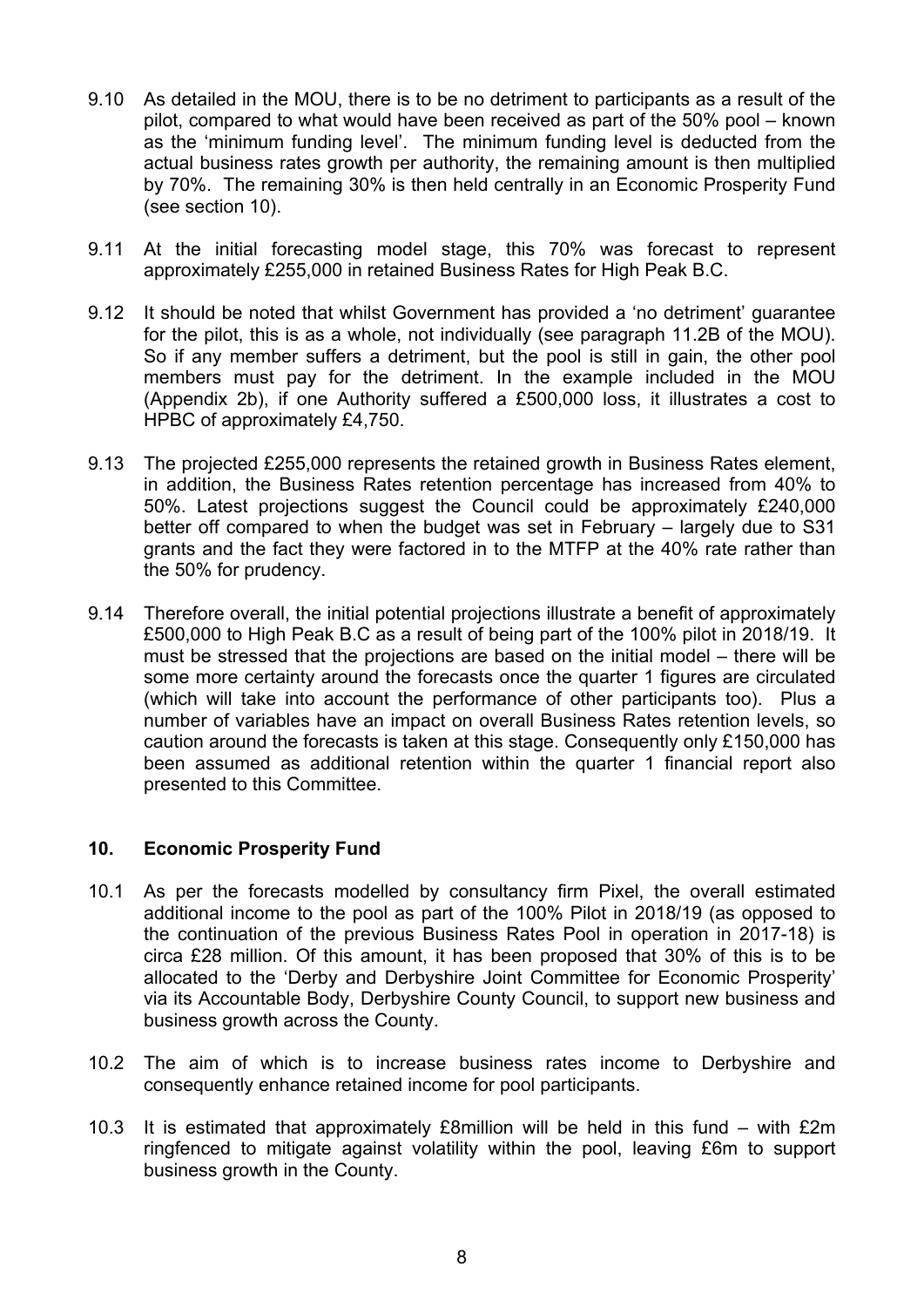- 10.4 A proportion 25% of the allocation to the Derby and Derbyshire Joint Committee for Economic Prosperity will be held back by the Lead Authority, Derby City Council to help militate against any risk of business rates volatility.
- 10.5 Objectives for the use of the growth fund have been developed which are to:
	- Ensure the pilot demonstrates alignment to the original business case (essentially these were around Derbyshire's economic profile and mix of SMEs/ tier 1 industries, employment rate and growth potential).
	- Utilise the fund on an 'invest to generate' basis to bring about greater business rate benefit either quicker or to a greater extent (including medium to long term).
	- Protect, support and retain existing businesses (and consequential rates) alongside generating/ attracting new business.
	- Fund projects that other funding programmes, broadly, do not reach the 'Heineken' approach. This may include supporting some longer term projects with potentially indirect benefits.
	- Create a methodology that will assess 'what uplift in business rates the project/ proposal will deliver' and endorse Green Book principles.
	- Ensure maturity, flexibility and proportionality in the application of assessment criteria, depending on the size and nature of projects – and is mature and flexible enough to cope with different sorts of projects.
	- Ensure a good geographical spread of projects across the county and across the rural/ urban dynamic so that all areas benefit from growth and enhanced business rate returns.
	- Make sure the 'right things got done', rather than creating a framework that only promotes/ supports certain types of projects. This includes using the fund to address some elements of current market failure (e.g. demand/ supply issues on business premises).
- 10.6 Further to considerable discussion across the 10 local authorities and having regard to the pressing needs and issues around supporting economic growth, it has been agreed to create three distinct funding 'baskets' within the business rates economic growth fund. It is anticipated this will provide the best opportunity to support the likely nature of projects to come forward. The three proposed strands of funding are as follows:
	- *1) Business support grant (20% of the fund)*
	- The purpose of the fund is to support existing D2 businesses to survive, expand, evolve or relocate and would help create increased investment, job creation and business rates across the county and city.
	- Examples of activity could include work to support improved productivity, technology, systems, supply chain and skills development within businesses.
	- Likely measures of success for the impact of the grant scheme would include: turnover or profitability, the value of contracts awarded, diversification into new markets etc.
	- In terms of complementarity, this strand of funding will not duplicate current grant schemes (e.g. the Derby and D2 Enterprise Growth Funds, digital business growth or the D2N2 Energy Efficiency grant) but will provide an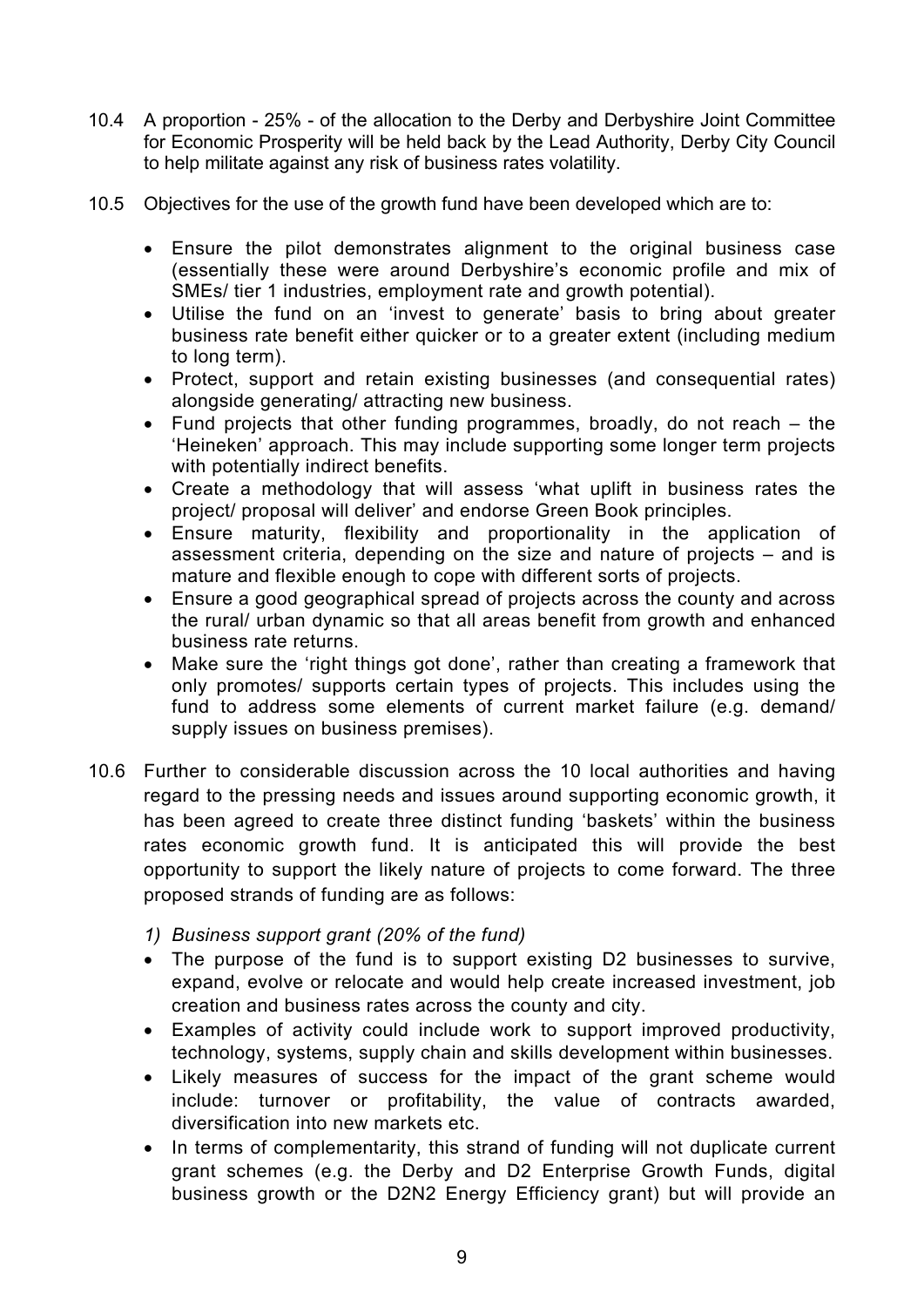alternative source of funding to SMEs where smaller capital and revenue grants are required. Grant size is proposed to be between £2,000 and £25,000.

- Grants will be available to micros, SMEs and start-ups with a requirement for match funding (up to 50%).
- Similar grant schemes, such as Global Derbyshire, have been highly successful in the past and based on the current level of understanding/ local intelligence, the need/ demand for such as fund is anticipated to be high.
- Derby City Council currently hosts a similar scheme and given their current 'green light' rating from Government, it is proposed that the existing mechanisms, governance and management arrangements in Derby City be extended to cover the new business support grant (e.g. investment panel for awards of £20,000+ and virtual 'committee' for those below). Governance will be developed to ensure a streamlined/ light touch approach to application and awards process.
- For the purpose of clarity, the finances of the business support scheme will remain separate to those of the Enterprise Growth Fund.
- It is proposed that an appropriate percentage of the fund be allocated to cover administration costs (to be confirmed) – due to the anticipated volume of grants to be awarded given the size of the fund available.
- *2) Enabling Future Delivery – approximately £1m initially*
- The value of the 'enabling fund' is currently proposed to be around 10% of the total economic growth pot: approximately £1m. However, this may need to be reviewed depending on volume and quality of proposals coming forward.
- The purpose of this fund is to provide monies to help bring forward wellconsidered and deliverable projects capable of providing an uplift to business rates in future years. Essentially, it is focused on pump priming future development and the type of activity potentially covered by the fund includes feasibility studies and other pre compliance work. As a result, it is not appropriate to set an upper or lower limit to the grant applications at this stage.
- Importantly, this strand will be funding work that other grants streams do not support i.e. the early stages of business case development that under normal circumstances are revenue funded and hence, difficult to resource.
- The key measure of success for this area of work will be the resulting quality of the pipeline of good, value for money projects – that will be capable of taking immediate advantage of other funding streams (e.g. LGF, HIF etc) as and when they become available.
- It is proposed that whilst ideas for projects may be generated from either the public or private sector, the approved projects will need to be sponsored by one of the local authorities represented on the Joint Committee.
- The nature of this fund means that inevitably, some of the impacts of the feasibility work will only be know over the long term and outputs of this strand won't always result in a direct/ immediate return on investment. However, it is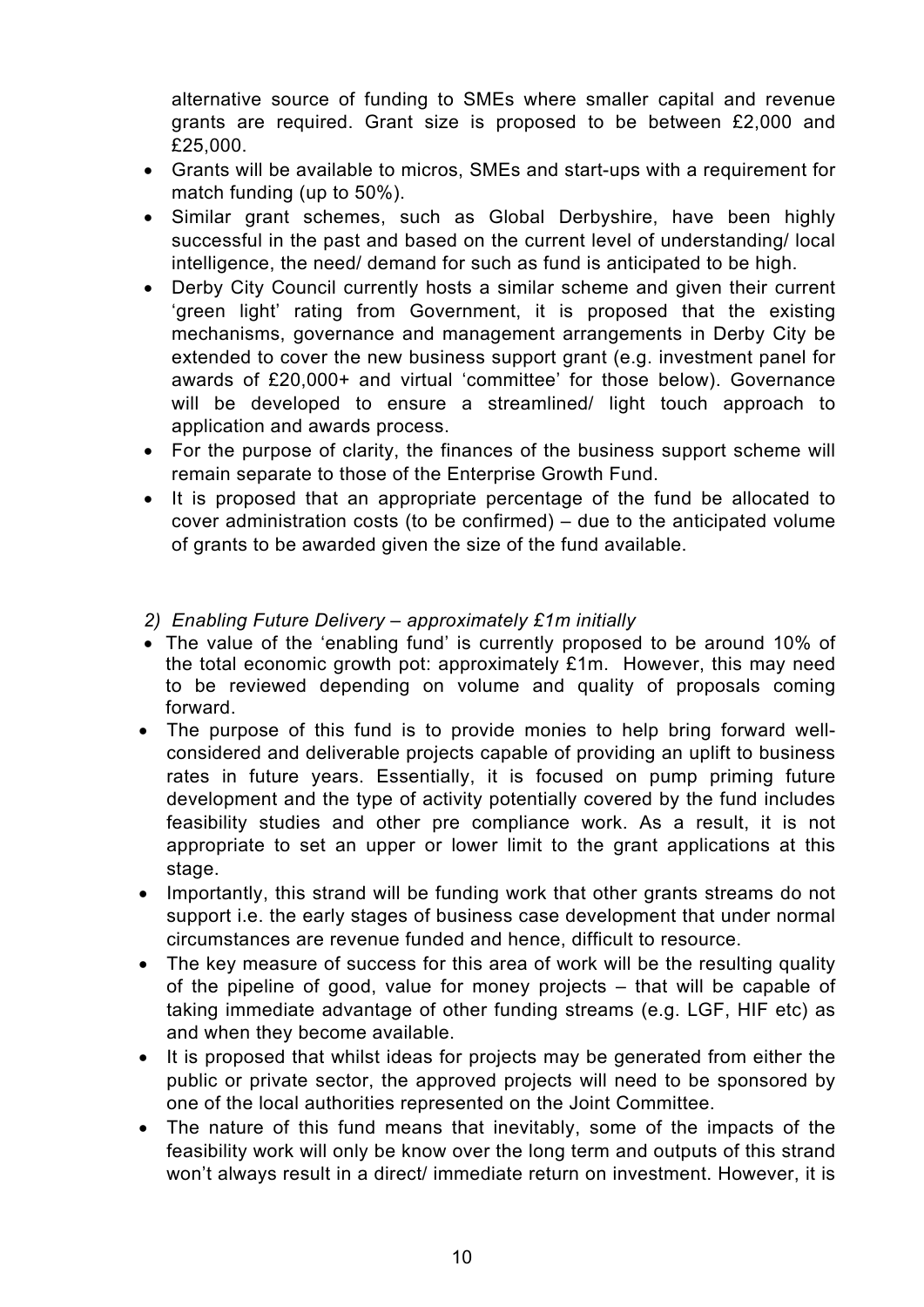proposed that indicative outputs be identified – to be monitored over the longer term.

- It is proposed the criteria against which projects will be assessed will cover the following aspects:
	- Strategic fit of the proposal or project e.g. to the themes and objectives of key local strategies (e.g. HS2 Growth Strategy, local plans etc).
	- Anticipated return on investment re: value for money
	- Overview of the issues to be addressed ahead of delivery (e.g. planning permissions; consents; land assembly; other funding etc.
- The depth to which projects will be required to provide information on these (or any additional criteria) will be proportionate to the degree of risk and funding being sought. In any event, a pragmatic and mature approach to assessment will be undertaken.
	- No such grant scheme exists currently and it is likely the management of the assessment process could require significant resources as it is already clear this particular strand of funding will be popular. It is therefore proposed to secure the input of an independent consultant (e.g. as per LGF assessments) to support this work; it is proposed this be resourced through an appropriate fee (to be confirmed) top sliced from the fund.
- *3) Economic Impact (approximately 70% of the fund)*
- This is a key strand of the BR funding pot as essentially, it will be supporting direct business rate retention or uplift through (primarily) capital projects, but exclusively.
- Further to detailed discussion with officers across the County, it is considered the need for capital support is split into two: those which have an obvious, direct impact on business rate uplift and those which are likely to be equally important but where economic impact is not direct (ie improvements to quality of place and ensuring attractiveness to inward investment) and therefore have a more challenging test on return on investment.
- The total financial value of strand 3 is approximately £5.6m notwithstanding that 25% needs to be held back until the final BR pot is confirmed (see above).
- It is proposed that approximately 40%  $(E3.2m)$  will be focused on supporting those projects which have a direct impact on business rate uplift e.g. development of new business units, infrastructure, refurbishments with the remainder (£2.4m) on those which improve quality of place e.g. gateway features, 'enveloping' schemes, environmental improvements, access and connectivity, supporting sector growth and attracting inward investment.
- Key measures of success for this strand of fund will include business rate returns and uplift, new business starts, business retention, job numbers, financial spend, inward investment enquiries etc as appropriate.
- In terms of complementarity, this strand of funding will not duplicate current grant schemes (e.g. LGF, GPF and HIF) but will offer a source of funding that addresses known need that cannot be met through existing sources. No lower or upper limit is proposed to the grant application at this stage but awards will be dependent on size of risk and return on investment.
- It is proposed that whilst ideas for projects may be generated from either the public or private sector, the approved projects will need to be sponsored by one of the local authorities represented on the Joint Committee.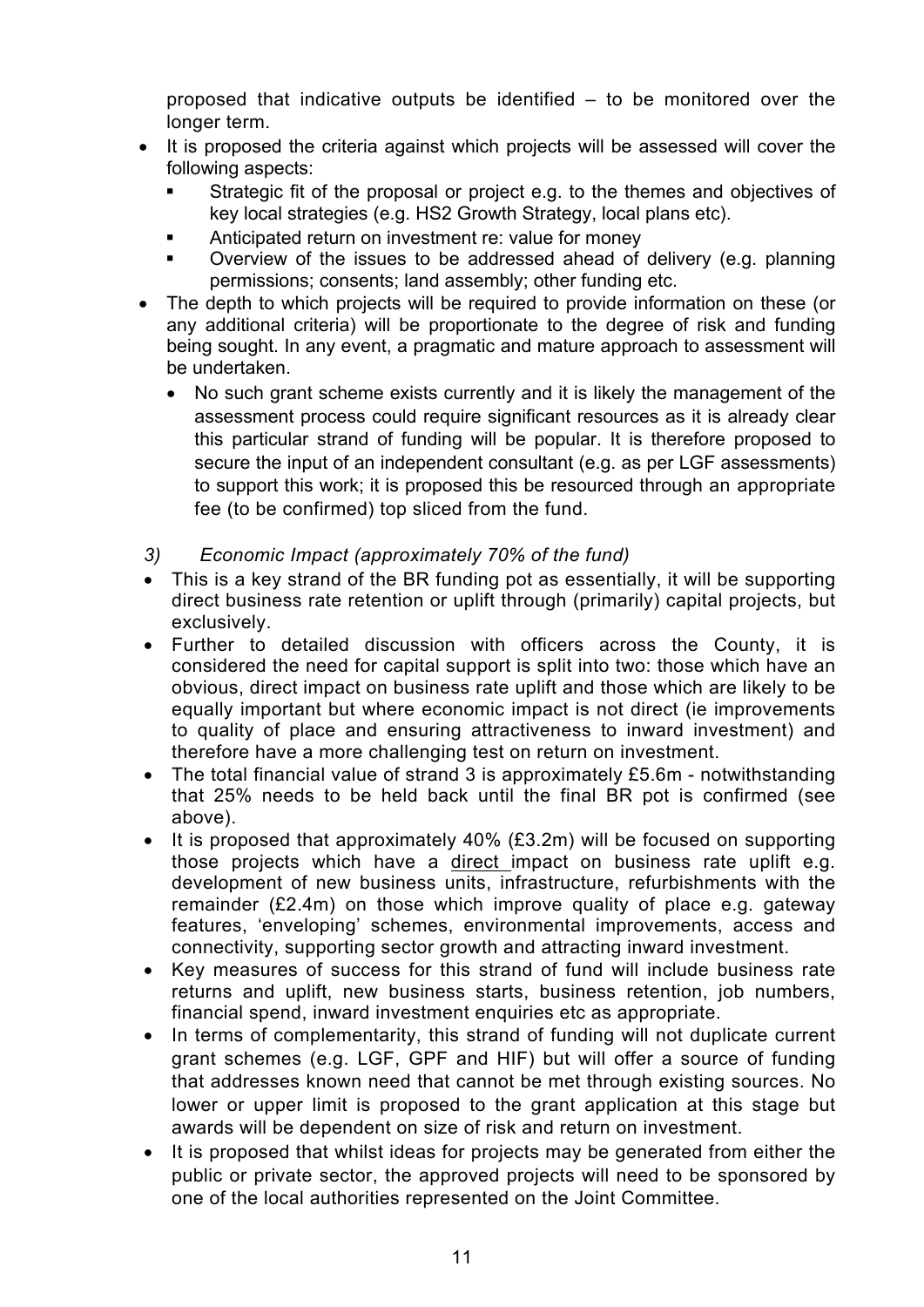- The proposed assessment criteria for projects will be reflective of Green Book appraisals and will cover the following issues:
	- Strategic not likely to be a 'pass or fail' test but will require a rationale for the project and a description of how it supports policies and plans.
	- Economic seeks to establish the value for money of a project, so will be a key element of determining priorities. Where there is a direct estimate of business rate uplift it will fall within this assessment.
	- Commercial seeks to identify the degree of confidence of the promoter both in the delivery of the project and in the response it will generate from users (the public, owners and occupiers of buildings etc.).
	- Finance intended to establish that all of the funding required for the project, not just for its delivery but over its whole life, are in place. The level of match funding required (if any) will need to be subject to further discussion.
	- Management intended to give confidence that the promoting authority is in a position to successfully deliver the project through appropriate management, procurement and monitoring systems.
- Whilst similar grant schemes exist, the assessment tests (e.g. on LGF) are necessarily high and are preventing some valuable projects coming forward. Strand 3 aims to address this issue and as a result, it is likely there will be a high number of applications for funding. The management of the assessment process will therefore require significant resources so it is proposed to secure the input of an independent consultant (e.g. as per LGF assessments) to support project appraisal; it is proposed this be resourced through an appropriate fee (to be confirmed) top sliced from the fund.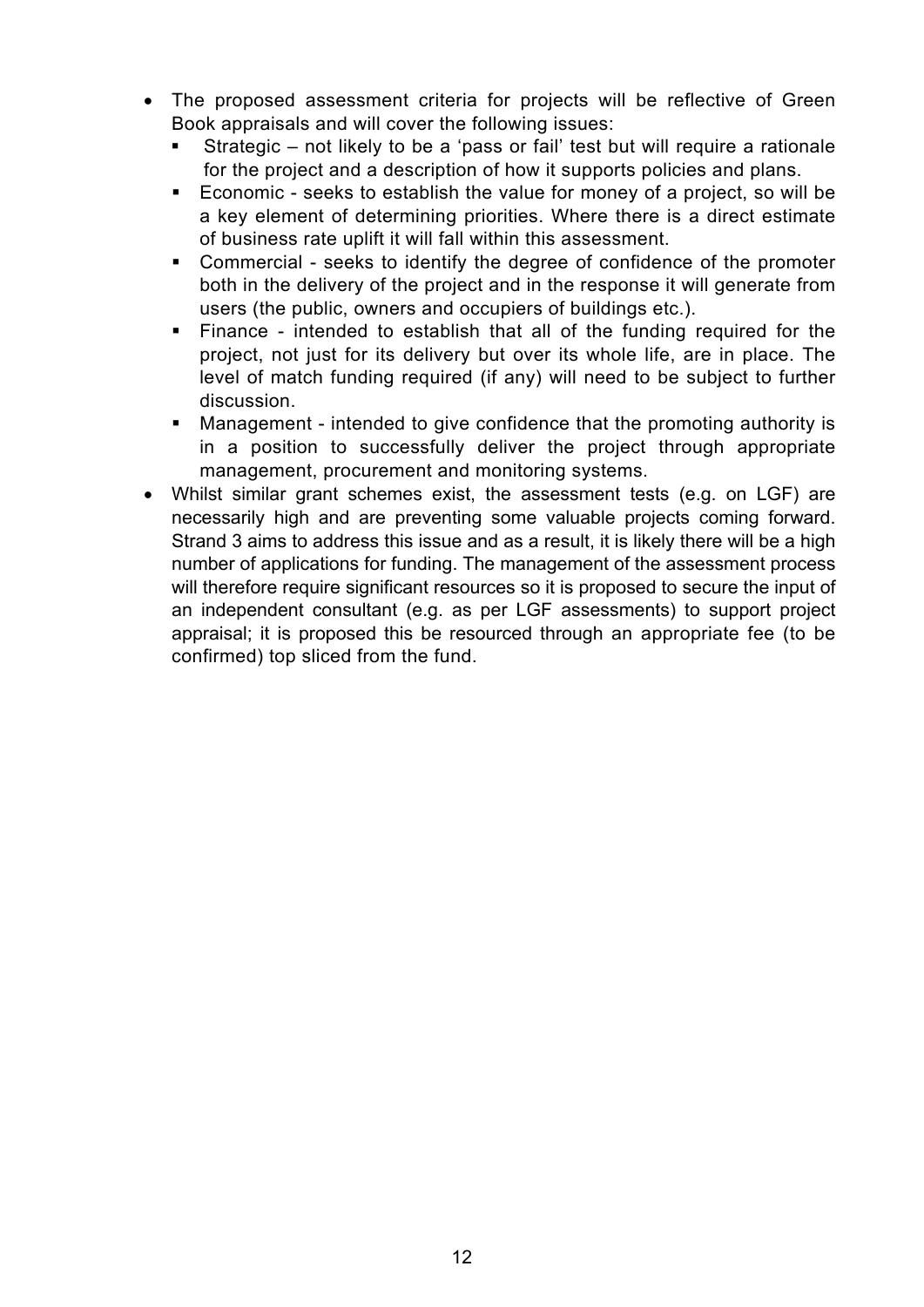# **Derbyshire Business Rates Pilot 2018-19**

# **DRAFT**

### **Memorandum of Understanding**

This Memorandum of Understanding is made between:

**Amber Valley Borough Council Bolsover District Council Chesterfield Borough Council Derby City Council Derbyshire County Council Derbyshire Dales District Council Derbyshire Fire & Rescue Service Erewash Borough Council High Peak Borough Council North East Derbyshire District Council South Derbyshire District Council**

Together referred to as the 'Pilot' or 'Pilot Members

### **1 Purpose**

- 1.1 Eleven authorities within the county of Derbyshire have joined together to form the Derbyshire Business Rates Pilot in order to provide the most cohesive approach possible to furthering economic development and financial sustainability in the county.
- 1.2 The estimated additional income to the formation of the Pilot in 2018/19 (as opposed to the continuation of the previous Business Rates Pool in operation in 2017-18) is circa £28m and 30% of this amount – circa £8m, - is to be allocated to the Derby and Derbyshire Joint Committee for Economic Prosperity via its Accountable Body, Derbyshire County Council, to support new business and business growth across the county. The remainder, 70%, is to be retained by each individual authority. See Appendix 1 for the PIXEL pilot model agreed at DFOA on 13th April 2018.
- 1.3 A proportion, 25%, of the allocation to the Derby and Derbyshire Joint Committee for Economic Prosperity will be held back by the Lead Authority, Derby City Council (circa £2m) to help militate against any risk of business rates volatility.
- 1.4 Derby and Derbyshire Joint Committee for Economic Prosperity's allocation will also be net of a contribution to the administration fee for the Lead Authority.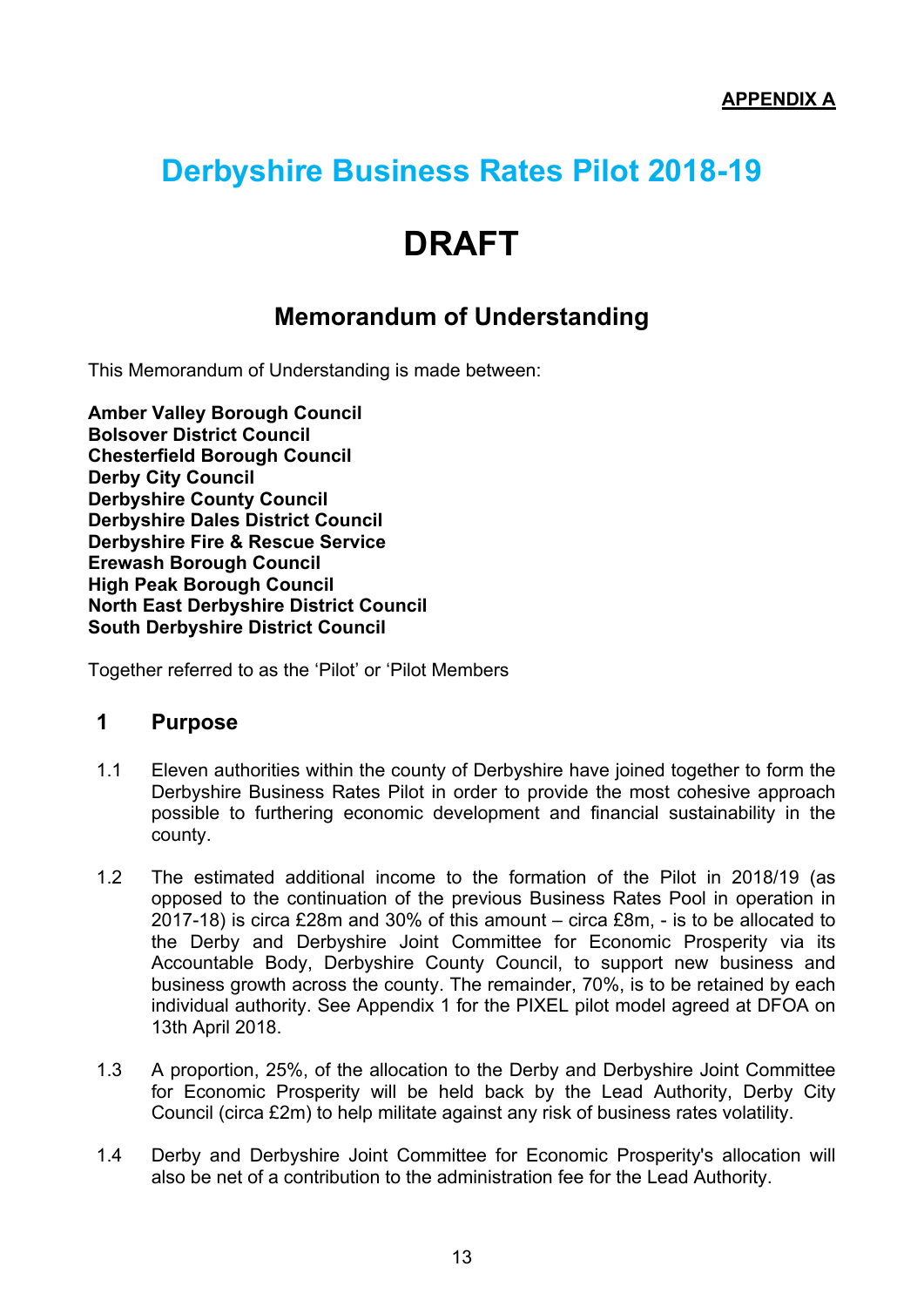- 1. 5 It is the express intention of the Pilot Members to develop and promote economic, environmental and well-being of the communities we serve. By working together we can provide an opportunity to promote further economic growth as well as building financial resilience.
- 1.6 It is the purpose of this Memorandum of Understanding to act as a Statement of Intent that will support the realisation of these benefits in 2018/19.
- 1.7 The Pilot Members have agreed to enter into this Memorandum of Understanding to formalise their commitment and to set out their respective roles and responsibilities.

### **2 Glossary of Key Terms**

2.1 There are a number of technical terms used throughout this document. The meanings of these terms are as follows:-

| Pilot                         | Derbyshire Business Rates Pilot to provide the most cohesive<br>approach possible to furthering economic development and<br>financial sustainability in the county, to enable the Government<br>to develop its 100% Business Rate ambitions from 2020/21. |
|-------------------------------|-----------------------------------------------------------------------------------------------------------------------------------------------------------------------------------------------------------------------------------------------------------|
| <b>No</b>                     | No outcome for any authority should be below the Minimum                                                                                                                                                                                                  |
| Detriment                     | Funding Level.                                                                                                                                                                                                                                            |
| Lead<br>authority             | The Pilot member who will act as the lead in managing the<br>Authority Pilot's resources in accordance with clause 9.1 of this<br>memorandum and being the key contact between central<br>government and the Pilot - Derby City Council.                  |
| Growth<br><b>Distribution</b> | Agreed growth distribution outlined in the model provided by<br>PIXEL (Mechanism agreed in the PIXEL model with final<br>figures being calculated at year end)                                                                                            |

### **3 Key Principles**

- 3.1 The Pilot Members agree that they will operate the Pilot in accordance with the following principles:
	- Increase in Resources The Pilot Members recognise that the fundamental objective of the Pilot is to generate increased resources for the area, and individual Pilot Members through business rates growth. The Pilot provides the most cohesive approach possible to furthering economic development and financial sustainability in the county.
	- Risk Management The Pilot Members agree to protect and mitigate as far as possible the risks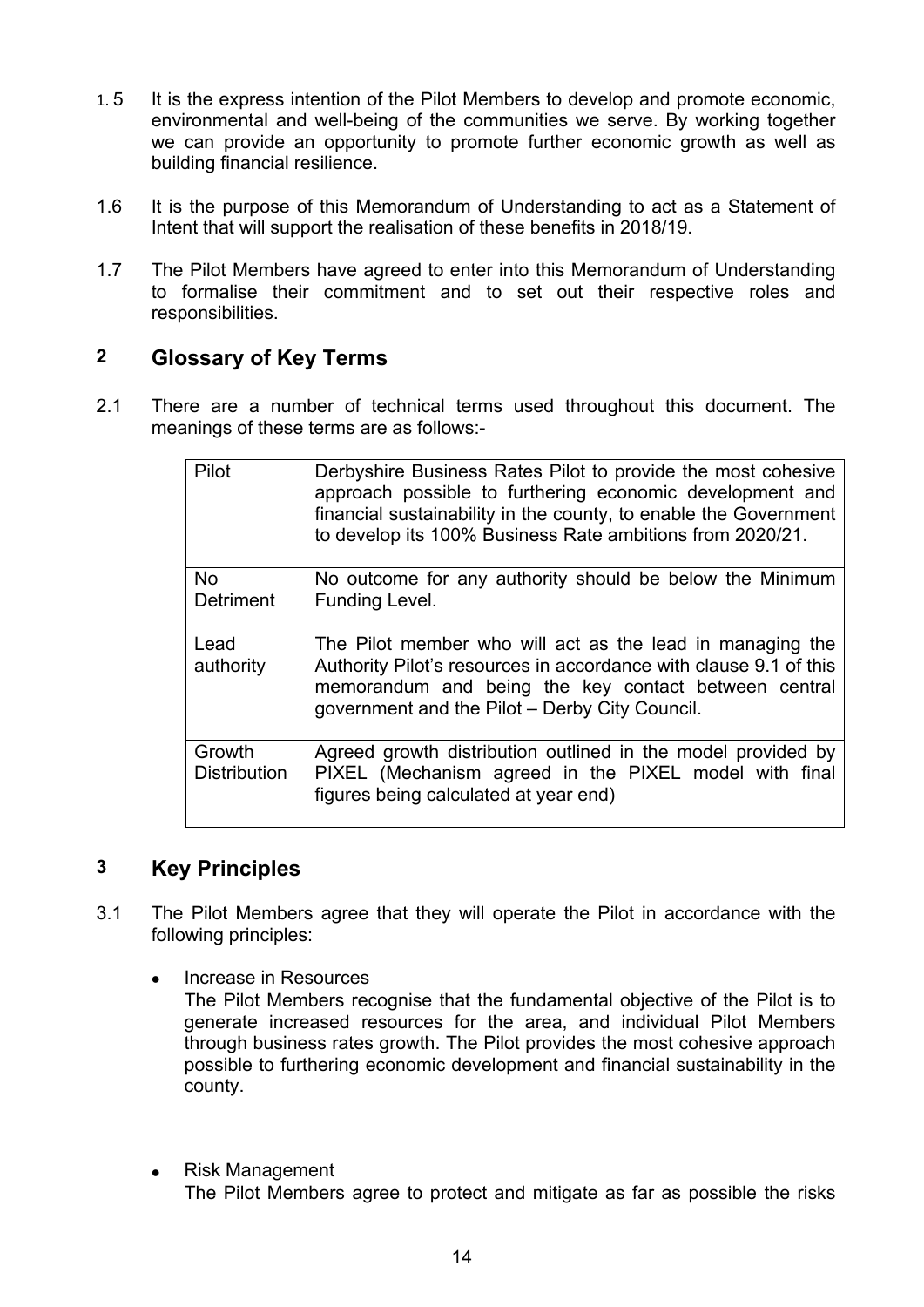associated with the level of business rate income. Income streams to the Pilot Members may be more volatile, whether as the result of a one-off event (for example a successful large rating appeal causing a significant reduction in rate income) or something structural within an area (for example the closure of a major plant). The Piloting arrangements should reduce this volatility. The Government provided a 'No Detriment' guarantee for the 2018/19 pilot.

**•** Fairness

The Pilot Members agree to share the costs, risks and benefits of local business rate retention proportionately to their growth distribution. Pilot Members should be no worse off than if they were outside the Pilot. Derby City Council, as the Pilot's Lead Authority will be reimbursed by £50,000 for treasury management and administration costs incurred in managing the Pilot. These costs will be split on a proportion of the gain (the final growth distribution, the mechanism is highlighted in the agreed PIXEL model attached at Appendix 1, with an example of the distribution at Appendix 2 (A.1).

- Transparency, Openness and Honesty Pilot Members will be open and trusting in their dealings with each other, make information (i.e. NNDR1) and analysis available to each other, discuss and develop ideas openly and contribute fully to all aspects of making the Pilot successful. It also includes sharing data and intelligence outside of the formal reporting mechanisms on any substantive issues relating to business rate retention within their area.
- Reasonableness of Decision-Making Pilot Members agree that all decisions made in relation to this Memorandum of Understanding shall be made by them acting reasonably and in good faith. All decisions should be made by reaching a consensus position.

### **4 Binding Memorandum**

- 4.1 This Memorandum of Understanding (MOU) is produced as a Statement of Intent and, with the exception of Sections 5, 10 and 11, is not intended to be legally binding.
- 4.2 Sections 5, 10 and 11 are intended to be legally binding and to create obligations between Pilot Members with immediate effect from the execution of this MOU.

### **5 Term of Memorandum**

5.1 This MOU shall continue to be in place for 2018 / 19 only.

### **6 Decision-making**

- 6.1 The Section 151 Officers shall be responsible for overseeing the operation of the Pilot and making recommendations to their respective authorities about the way forward.
- 6.2 Derby City Council, as the Lead Authority shall ensure that reports are sent to the Section 151 Officers and Chief Accountants of each Pilot Member at least on a quarterly basis updating them of the performance of the Pilot and advising them of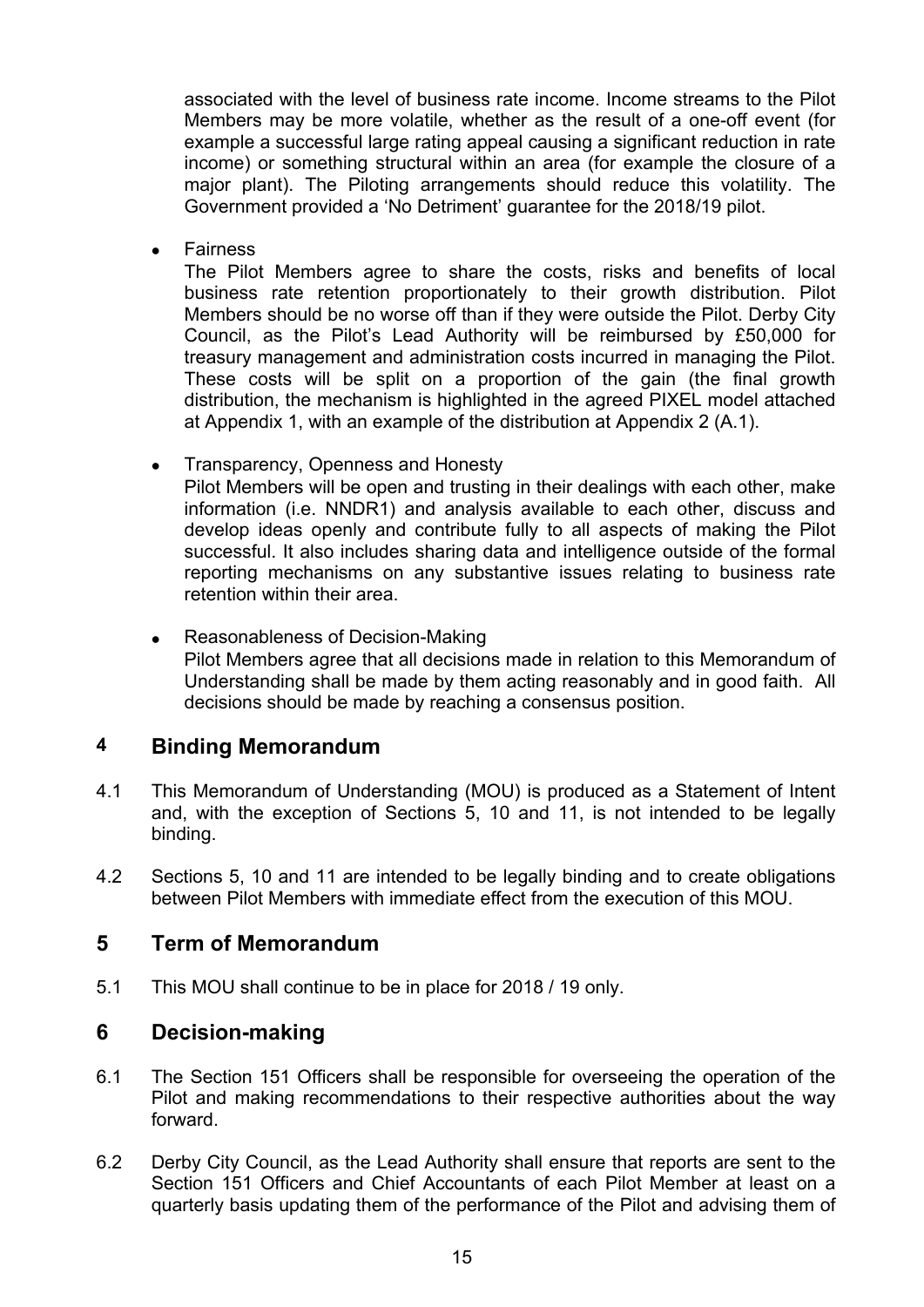any issues. These reports should be available within six weeks of the quarter end, providing information is submitted to the authority in a timely manner.

6.3 For the avoidance of doubt, any substantive decision e.g. commitment of resources, changes in governance or major operational changes shall be referred to each Pilot Member's decision-making regime.

### **7 Dispute Resolution**

7.1 The Pilot Members shall attempt in good faith to negotiate a settlement to any dispute arising between them arising out of, or in connection to, this MOU. If this cannot be resolved by the Section 151 officers it will be referred to a meeting of all Member authorities Heads of Paid Service for resolution.

### **8 Resourcing**

- 8.1 Each Pilot Member will provide the appropriate resources and will act with integrity and consistency to support the intention set out in this MOU.
- 8.2 In the event that the Lead Authority needs to incur additional expenditure in order to administer the Pilot, any reasonable costs agreed by Pilot members should be the first call on the Net Retained dividend on a % gain basis (Methodology to be agreed).

### **9 Lead Authority**

- 9.1 Derby City Council will act as the Lead Authority for the Pilot.
- 9.2 The responsibilities of the Lead Authority are:
	- To make payments on behalf of the pilot members for a schedule of payments to be agreed by the Pilot Members
	- To liaise with, and complete all formal Pilot returns to central government on behalf of Pilot Members; if required
	- To keep Pilot Members informed of all relevant communications with central government with regard to the pilot
	- To manage the resources of the Pilot in accordance with this MoU
	- To prepare the quarterly and annual reports of the Pilot's activity, information to be returned to Derby City Council (within 6 weeks of quarter end/year end)
	- To consult on and administer the schedule of payments between Pilot Members in respect of all financial transactions that form part of the Pilot's resources
	- To lead on the timely provision of the information required, by Pilot Members, in preparing their annual Statement of Accounts in relation to the activities and resources of the Pilot, subject to timely returns from Pilot members.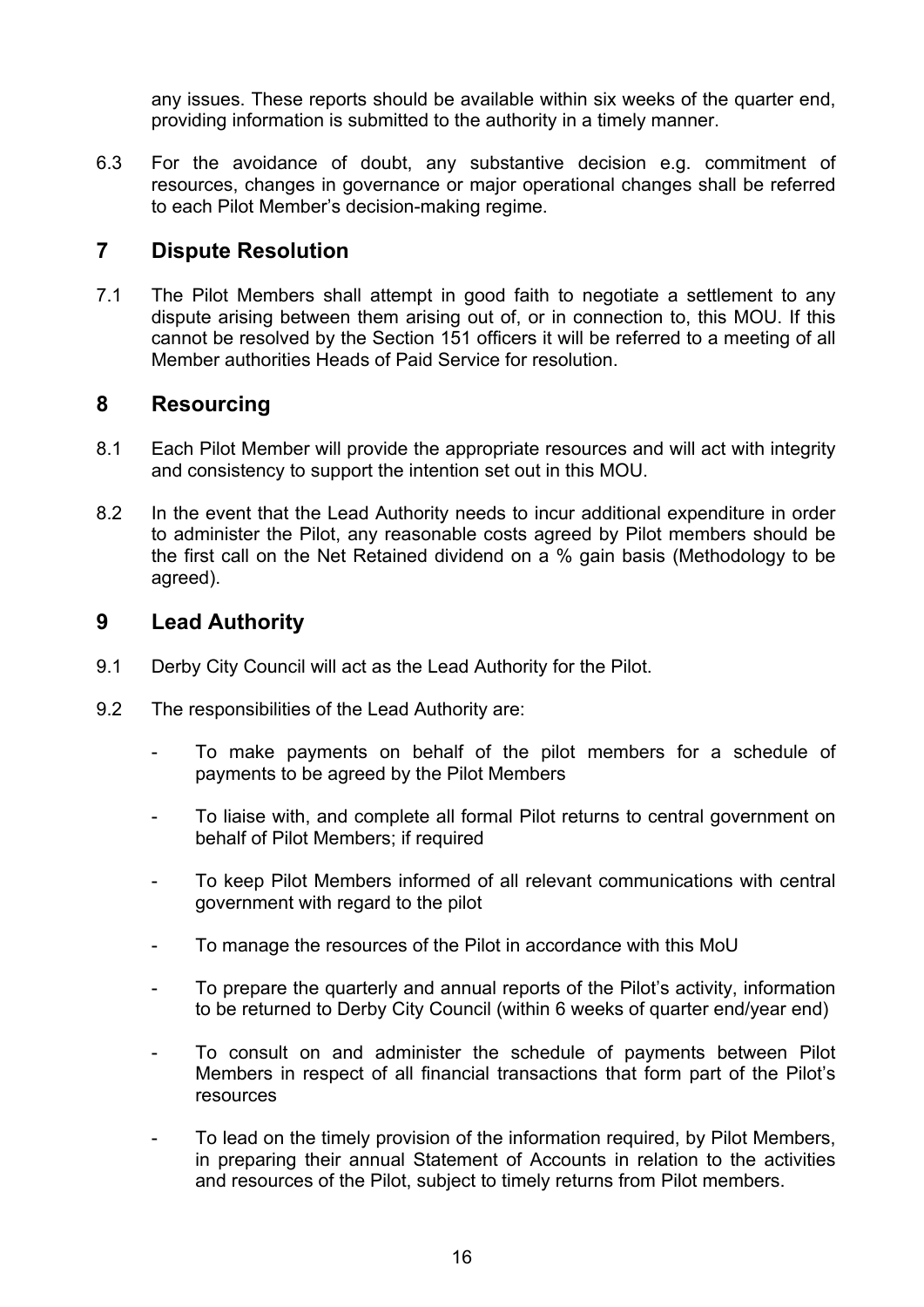- 9.3 To assist Derby City Council, as the Lead Authority in fulfilling this role, the responsibilities of individual Pilot Members are:
	- To make payments to the Pilot on time and in accordance with the schedule of payments
	- To provide accurate, timely information to the Lead Authority to enable all formal Pilot returns to Central Government to be completed
	- To inform Derby City Council as soon as is practical, of any intelligence that may impact on the resources of the Pilot in the current year
	- To provide such information as the Section 151 Officers agree is reasonable and necessary to monitor/forecast the Pilot's resources within the timescales agreed
	- To provide such information as the Section 151 Officers agree is reasonable and necessary on the use of the Pilot's resources for inclusion in the Pilot's annual report
	- To provide accurate and timely information on the end of year financial performance of the business rates collection fund to enable Derby City Council to calculate the end of year accounting entries needed.

### **10 Cash management**

- 10.1 The governing principle for the cash management of the Pilot is that no individual Pilot Member, including the Lead Authority, should incur a treasury management gain or loss as a result of the transfer of funds between Pilot Members.
- 10.2 The Pilot will receive/pay interest annually on any retained resource at the average investment rate of the Lead Authority by the 30th September each year.
- 10.3 Interest will be calculated on an annual basis and allocated to Pilot Members based upon a method agreed by the Section 151 Officers.
- 10.4 Where the Pilot is required to make a payment to the Secretary of State, each authority in the Pilot is jointly and severally liable for the payment made by the Lead Authority.
- 10.5 Any payment made 30 days after the due date may be subject to a late payment interest charge at base rate plus 4%.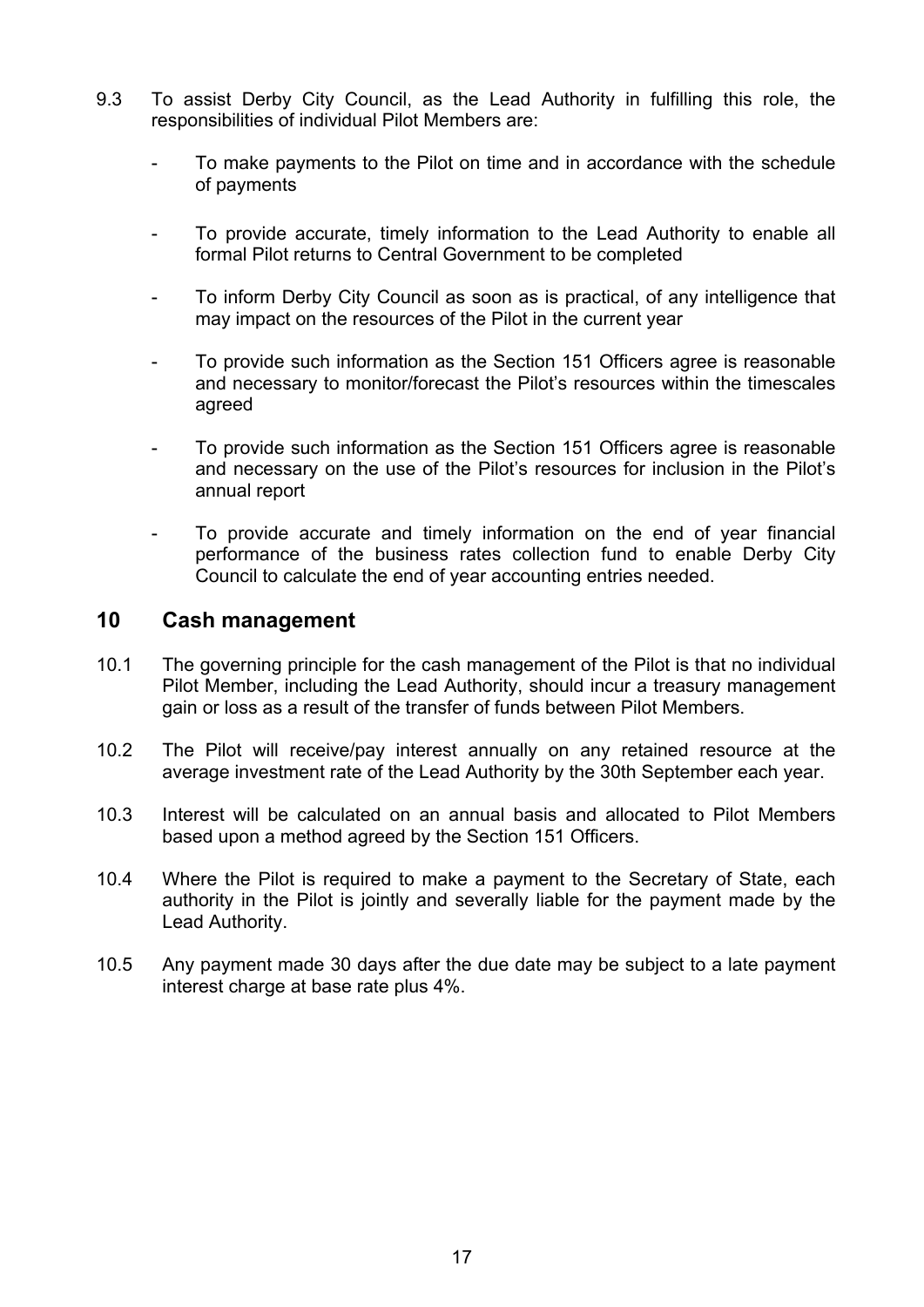### **11 Allocation of Pilot Resources**

### 11.1 Principles

The allocation of resources will be based on the following principles:

- 70% of the dividend to be retained by each authority
- 30% of the dividend to be allocated and 'ring fenced' to support economic growth in the county (subject to 25% Holdback)
- Each authority will receive its own share of the dividend based on the retained percentages:
	- Derby City Council 99%
	- Derbyshire County Council 49%
	- **•** Derbyshire Fire and Rescue Service 1%
	- District/Borough Councils 50%

### 11.2 Basis of Allocation

The underlying basis of allocation is as follows:

- A £50,000 as being the estimated running costs of the Pilot will be paid to Derby City Council as the Lead Authority from all participants including the Derby and Derbyshire Joint Committee for Economic Prosperity.
- B Each individual authority will retain 70% of their own dividend subject to funding any detriments within the whole scheme.

It should be noted that government provided a one year 'no detriment' guarantee for being a 2018/19 100% Business Rates Pilot in the event of all of the pilot suffering a loss below the Minimum Funding Level.

If there are individual losses but across the authorities there is a gain then the local agreement would be in place – example at Appendix 2 (A.2).

Each authority will receive its own share of the dividend based on the retained percentages:

- Derby City Council 99%
- Derbyshire County Council 49%
- Derbyshire Fire and Rescue Service 1%
- District/Borough Councils 50%

### **12 Review arrangements**

12.1 A review will take place if the MHCLG issue further guidance or requirements throughout the year.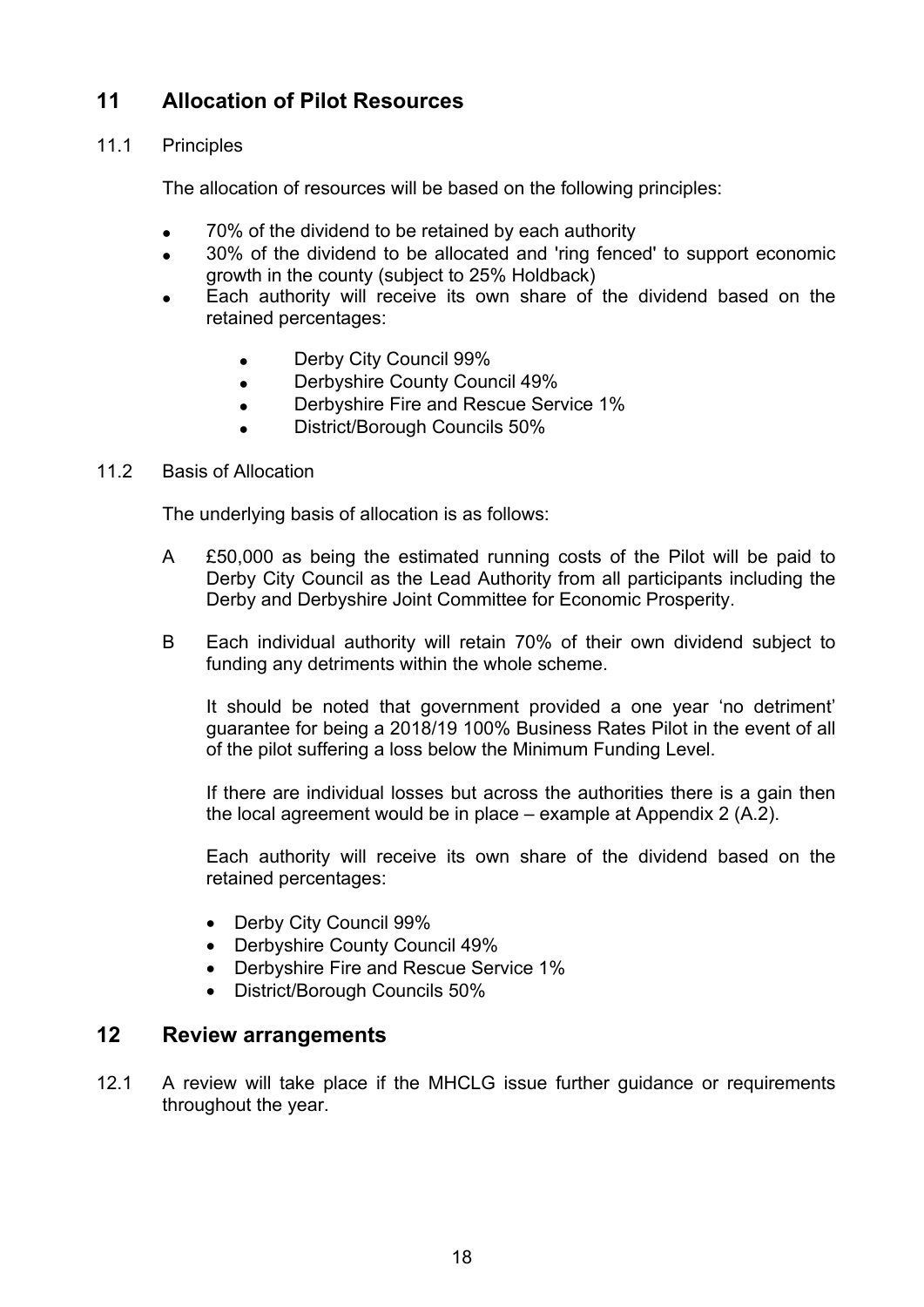## **13 Signatories on behalf of the Pilot Members**

Section 151 Officers:

| Amber Valley Borough Council        | <b>Bolsover District Council /</b><br>North East Derbyshire District Council |
|-------------------------------------|------------------------------------------------------------------------------|
|                                     |                                                                              |
| Sylvia Delahay                      | Dawn Clarke                                                                  |
| <b>Chesterfield Borough Council</b> | Derby City Council                                                           |
|                                     |                                                                              |
|                                     |                                                                              |
| <b>Kevin Hanlon</b>                 | Don McLure                                                                   |
| Derbyshire County Council           | Derbyshire Dales District Council                                            |
|                                     |                                                                              |
|                                     |                                                                              |
| Peter Handford                      | Karen Henrickson                                                             |
| Derbyshire Fire & Rescue Service    | Erewash Borough Council                                                      |
|                                     |                                                                              |
|                                     |                                                                              |
| Simon Allsop                        | David Watson                                                                 |
| High Peak Borough Council           | South Derbyshire District Council                                            |
|                                     |                                                                              |
|                                     |                                                                              |
| <b>Andrew Stokes</b>                | <b>Kevin Stackhouse</b>                                                      |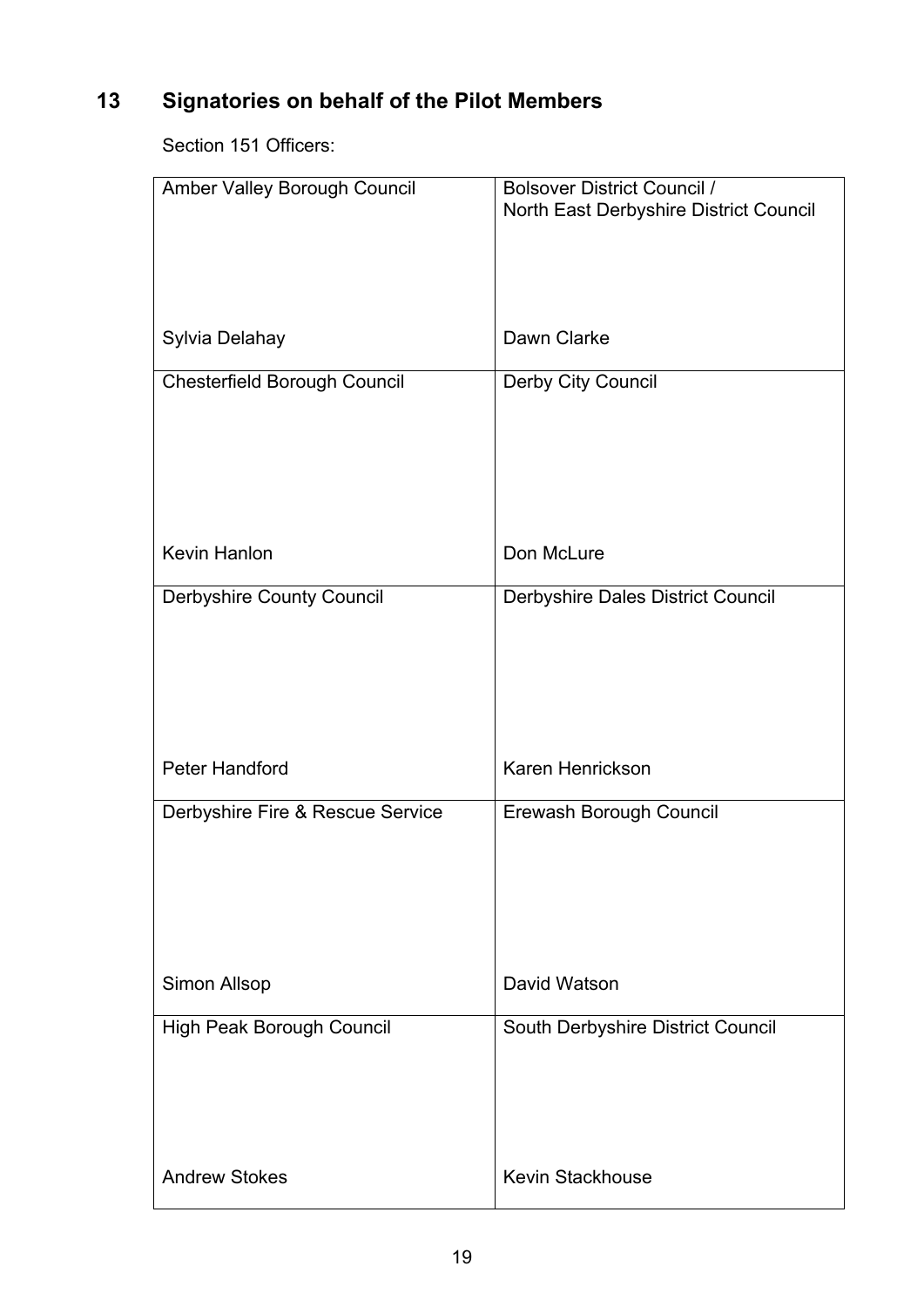#### **100% pilot modelling**

| County                             | <b>Derbyshire</b> | <b>Minimum</b><br><b>Funding</b><br>Level | 0.000 |     |                                     |       |
|------------------------------------|-------------------|-------------------------------------------|-------|-----|-------------------------------------|-------|
| 100% Business<br><b>Rate Pilot</b> | <b>Derbyshire</b> | Strategic<br>funding pot                  | 8.113 | 30% | Safety net<br>(local)<br>authority) | 92.5% |
|                                    |                   |                                           |       |     | Safety net                          | 97.0% |

(100% pilot)

**100% pilot**

|                                 | <b>Tier</b><br>split | <b>Business</b><br>Rates<br><b>Baseline</b> | <b>Baseline</b><br><b>Funding</b><br>Level | Top-up/<br><b>Tariff</b> | Safety<br><b>Net</b><br><b>Threshold</b><br>(local<br>authority) | Share of<br>retained<br>rates | Share of<br>retained rates<br>(after top-up<br>or tariff) | Retained<br>rates<br>compared to<br><b>BFL</b> | Safety net<br>payment | "No<br>Retained<br>Detriment"<br>rates plus<br>safety net<br>and "no<br>detriment"<br>compared to<br><b>BFL</b> | <b>Minimum</b><br><b>Funding Level</b> | Growth<br>distribution | $MFL +$<br>Growth<br><b>Distribution</b> | Amount<br><b>Below MFL</b> | <b>Scaling</b><br>Funds | <b>Scaling</b><br>Amount | Retained<br>rates (after<br>levy and<br>safety net)<br>compared<br>to BFL | <b>Share</b><br>of gains |
|---------------------------------|----------------------|---------------------------------------------|--------------------------------------------|--------------------------|------------------------------------------------------------------|-------------------------------|-----------------------------------------------------------|------------------------------------------------|-----------------------|-----------------------------------------------------------------------------------------------------------------|----------------------------------------|------------------------|------------------------------------------|----------------------------|-------------------------|--------------------------|---------------------------------------------------------------------------|--------------------------|
| Derbyshire                      | 49%                  | 94.179                                      | 137.21<br>0                                | 43.031                   | 133.093                                                          | 113.754                       | 156.785                                                   | 19.575                                         | 0.000                 | 19.575                                                                                                          | 5.627                                  | 9.764                  | 15.391                                   | 0.000                      | 13.949                  | $-4.185$                 | 15.391                                                                    | 26%                      |
| Derbyshire Fire<br>Authority    | $1\%$                | 2.730                                       | 13.352                                     | 10.622                   | 12.952                                                           | 3.467                         | 14.089                                                    | 0.737                                          | 0.000                 | 0.737                                                                                                           | 0.737                                  | 0.000                  | 0.737                                    | 0.000                      | 0.000                   | 0.000                    | 0.737                                                                     | 1%                       |
| Derby                           | 99%                  | 80.009                                      | 74.420                                     | $-5.589$                 | 72.188                                                           | 100.087                       | 94.498                                                    | 20.078                                         | 0.000                 | 20.078                                                                                                          | 10.580                                 | 6.648                  | 17.228                                   | 0.000                      | 9.498                   | $-2.849$                 | 17.228                                                                    | 30%                      |
| Amber Valley                    | 50%                  | 15.031                                      | 3.567                                      | $-11.463$                | 3.460                                                            | 16.422                        | 4.959                                                     | 1.392                                          | 0.000                 | 1.392                                                                                                           | 1.120                                  | 0.190                  | 1.310                                    | 0.000                      | 0.272                   | $-0.082$                 | 1.310                                                                     | 2%                       |
| <b>Bolsover</b>                 | 50%                  | 10.366                                      | 4.373                                      | $-5.993$                 | 4.242                                                            | 13.675                        | 7.682                                                     | 3.309                                          | 0.000                 | 3.309                                                                                                           | 2.642                                  | 0.467                  | 3.109                                    | 0.000                      | 0.667                   | $-0.200$                 | 3.109                                                                     | 5%                       |
| Chesterfield                    | 50%                  | 17.843                                      | 4.104                                      | $-13.738$                | 3.981                                                            | 19.824                        | 6.086                                                     | 1.981                                          | 0.000                 | 1.981                                                                                                           | 1.589                                  | 0.275                  | 1.864                                    | 0.000                      | 0.392                   | $-0.118$                 | 1.864                                                                     | 3%                       |
| Derbyshire<br>Dales             | 50%                  | 9.936                                       | 2.013                                      | $-7.923$                 | 1.952                                                            | 11.201                        | 3.277                                                     | 1.265                                          | 0.000                 | 1.265                                                                                                           | 1.012                                  | 0.177                  | 1.189                                    | 0.000                      | 0.253                   | $-0.076$                 | 1.189                                                                     | 2%                       |
| Erewash                         | 50%                  | 11.821                                      | 3.759                                      | $-8.062$                 | 3.647                                                            | 14.195                        | 6.133                                                     | 2.374                                          | 0.000                 | 2.374                                                                                                           | 1.901                                  | 0.331                  | 2.232                                    | 0.000                      | 0.473                   | $-0.142$                 | 2.232                                                                     | 4%                       |
| <b>High Peak</b>                | 50%                  | 12.764                                      | 2.523                                      | $-10.241$                | 2.448                                                            | 14.586                        | 4.345                                                     | 1.822                                          | 0.000                 | 1.822                                                                                                           | 1.457                                  | 0.255                  | 1.712                                    | 0.000                      | 0.364                   | $-0.109$                 | 1.712                                                                     | 3%                       |
| North East<br>Derbyshire        | 50%                  | 7.287                                       | 3.036                                      | $-4.251$                 | 2.945                                                            | 9.765                         | 5.515                                                     | 2.479                                          | 0.000                 | 2.479                                                                                                           | 1.981                                  | 0.348                  | 2.329                                    | 0.000                      | 0.497                   | $-0.149$                 | 2.329                                                                     | 4%                       |
| South<br>Derbyshire             | 50%                  | 11.008                                      | 2.766                                      | $-8.242$                 | 2.683                                                            | 14.359                        | 6.118                                                     | 3.351                                          | 0.000                 | 3.351                                                                                                           | 2.674                                  | 0.475                  | 3.148                                    | 0.000                      | 0.678                   | $-0.203$                 | 3.148                                                                     | 5%                       |
| No detriment<br>payment         |                      |                                             |                                            |                          |                                                                  |                               |                                                           |                                                |                       |                                                                                                                 |                                        |                        |                                          |                            | 0.000                   | 0.000                    | 0.000                                                                     | 0%                       |
| Strategic<br>Investment<br>Fund |                      |                                             |                                            |                          |                                                                  |                               |                                                           |                                                |                       |                                                                                                                 |                                        | 8.113                  | 8.113                                    | 8.113                      |                         |                          | 8.113                                                                     | 14%                      |
| <b>TOTAL</b>                    |                      |                                             |                                            |                          |                                                                  |                               |                                                           |                                                |                       |                                                                                                                 |                                        |                        |                                          |                            |                         |                          |                                                                           |                          |
|                                 |                      | 272.973                                     | 251.124                                    | $-21.849$                | 148.543                                                          | 331.336                       | 309.487                                                   | 58.363                                         | 0.000                 | 58.363<br>0.000                                                                                                 | 31.319                                 | 27.043                 | 58.363                                   | 8.113                      | 27.043                  | $-8.113$                 | 58.363<br>0.000                                                           | 100%                     |

| 27.043 | 27.043 | Strategic share = |
|--------|--------|-------------------|
|        |        |                   |
|        |        |                   |
|        |        |                   |
| 7.400  | 0.000  |                   |

| Amount<br>above | 160.944 | Increase in<br>share | 27.043 | 27.043 |
|-----------------|---------|----------------------|--------|--------|
| safety          |         |                      |        |        |
| net             |         |                      |        |        |
| threshold       |         |                      |        |        |
|                 |         | Levy gain            | 7.188  | 0.000  |
|                 |         | Safety net           | 0.000  | 0.000  |
|                 |         | gain                 |        |        |
|                 |         |                      | 34.231 | 27.043 |
|                 |         |                      | 0.000  | 0.000  |
|                 |         |                      |        |        |

**34.231 27.043 Scaling Amount required excluding "no detriment" payment 8.113**